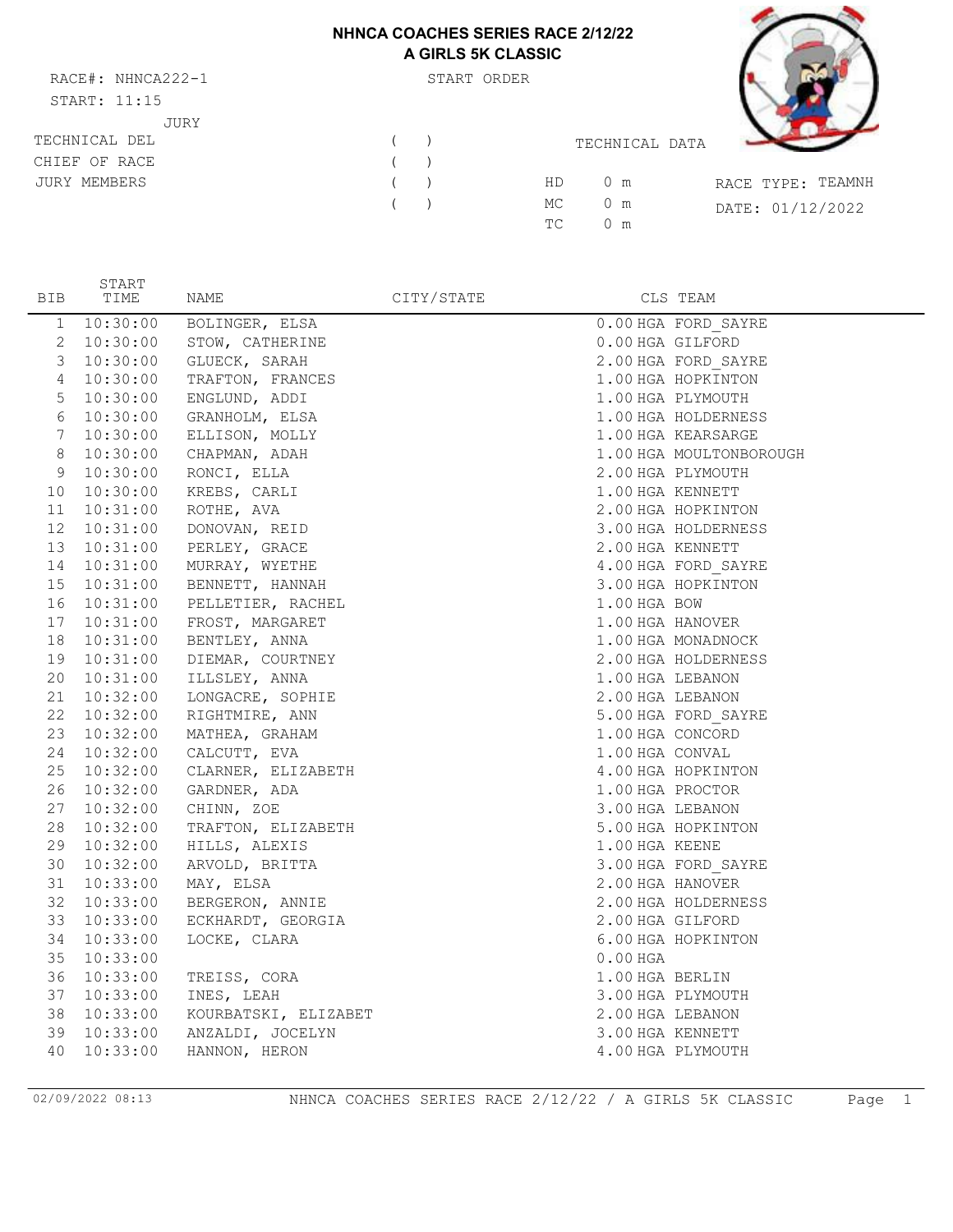| BIB      | START<br>TIME        | NAME                               | CITY/STATE |                               | CLS TEAM                |
|----------|----------------------|------------------------------------|------------|-------------------------------|-------------------------|
| 41       | 10:34:00             | DAVIS, KATHRYN                     |            |                               | 4.00 HGA HANOVER        |
| 42       | 10:34:00             | SUTHERLAND, REAGAN                 |            |                               | 5.00 HGA PLYMOUTH       |
| 43       | 10:34:00             | METIVIER, MEGAN                    |            |                               | 6.00 HGA PLYMOUTH       |
| 44       | 10:34:00             | DAVIES, AUDREY                     |            |                               | 7.00 HGA HOPKINTON      |
| 45       | 10:34:00             | GLEESON, FINN                      |            |                               | 6.00 HGA FORD SAYRE     |
| 46       | 10:34:00             | MACE, SKYLA                        |            |                               | 1.00 HGA WINNACUNNET    |
| 47       | 10:34:00             | AFFLERBACH, ISABEL                 |            |                               | 8.00 HGA HOPKINTON      |
| 48       | 10:34:00             | GENAKOS, VANESSA                   |            |                               | 3.00 HGA GILFORD        |
|          | 49 10:34:00          | GRACIE, MCHUGH                     |            |                               | 3.00 HGA CONCORD        |
| 50       | 10:34:00             | HARVEY, KATELYN                    |            |                               | 4.00 HGA KEARSARGE      |
|          | 51 10:35:00          | BARNETT, MAYA                      |            |                               | 1.00 HGA LEBANON        |
| 52       | 10:35:00             | ALEXIS, CHRISTIE                   |            |                               | 2.00 HGA CONCORD        |
| 53       | 10:35:00             | HOY, REAGAN                        |            | 2.00 HGA KEENE                |                         |
| 54       | 10:35:00             | FRENKIEWICH, KYLIN                 |            |                               | 2.00 HGA KEARSARGE      |
| 55       | 10:35:00             | MLADEK, SOPHIA                     |            |                               | 4.00 HGA LEBANON        |
| 56       | 10:35:00             | ARMSTRONG, CEA                     |            |                               | 10.00 HGA DERRYFIELD    |
| 57       | 10:35:00             | CALCUTT, HOLLAND                   |            | 2.00 HGA CONVAL               |                         |
| 58       | 10:35:00             | TONE, MAIZLEY                      |            |                               | 6.00 HGA HOLDERNESS     |
| 59       | 10:35:00             | TABER, KAYLA                       |            |                               | 4.00 HGA LEBANON        |
| 60       | 10:35:00             | LLOYD, ANASTASIA                   |            |                               | 1.00 HGA FALL MTN       |
|          | 61 10:36:00          | HOY, ELLA                          |            | 3.00 HGA KEENE                |                         |
|          | 62 10:36:00          | BAGNATO, MIA                       |            |                               | 3.00 HGA HANOVER        |
| 63       | 10:36:00             | WALSH, AMELIA                      |            |                               | 9.00 HGA HOPKINTON      |
|          | 64 10:36:00          | FRENKIEWICH, AYLA                  |            |                               | 3.00 HGA KEARSARGE      |
| 65       | 10:36:00             | DENITTO, MARCELLA                  |            |                               | 1.00 HGA KINGSWOOD      |
| 66       | 10:36:00             | DAPICE, FLORENCE                   |            |                               | 10.00 HGA HOPKINTON     |
| 67       | 10:36:00             | CRAIG, SEANIE                      |            | 3.00 HGA DUBLIN               |                         |
| 68       | 10:36:00             | PHOEBE, DATER-ROBERT               |            |                               | 5.00 HGA CONCORD        |
| 69       | 10:36:00             | APRILLIANO, ANNA                   |            |                               | 7.00 HGA PLYMOUTH       |
| 70       | 10:36:00             | DAVIS, HEIDI                       |            |                               | 5.00 HGA HANOVER        |
| 71       | 10:37:00             | CHLOE, GUDAS                       |            |                               | 8.00 HGA CONCORD        |
| 72       | 10:37:00             | KATHERINE, MARTEL                  |            |                               | 4.00 HGA CONCORD        |
| 73       | 10:37:00             | TAGUPA, CHARLOTTE                  |            |                               | 7.00 HGA HANOVER        |
| 74<br>75 | 10:37:00<br>10:37:00 | LABELLE, KYLIE<br>HICKS, EVE       |            |                               | 5.00 HGA KEARSARGE      |
|          | 76 10:37:00          |                                    |            | 1.00 HGA DUBLIN<br>$0.00$ HGA |                         |
| 77       | 10:37:00             |                                    |            | 9.00 HGA DUBLIN               |                         |
| 78       | 10:37:00             | KOSTICK, AUDREY<br>EASTMAN, SYDNEY |            |                               | 4.00 HGA GILFORD        |
|          | 79 10:37:00          | LOPANSHANSKI, PIPER                |            |                               | 4.00 HGA KENNETT        |
| 80       | 10:37:00             | KERWIN, ELEANOR                    |            |                               | 10.00 HGA DERRYFIELD    |
| 81       | 10:38:00             | MOONEY, SOPHIE                     |            |                               | 2.00 HGA BEDFORD        |
| 82       | 10:38:00             | FLEISCHMANN, SOPHIA                |            |                               | 5.00 HGA INTERLAKES     |
| 83       | 10:38:00             | CHAMPIGNEULLE, MARGO               |            | 1.00 HGA SPS                  |                         |
| 84       | 10:38:00             | LILA, DOHERTY                      |            |                               | 10.00 HGA CONCORD       |
| 85       | 10:38:00             | BUTTERFIELD, FRANCES               |            |                               | 2.00 HGA PROCTOR        |
| 86       | 10:38:00             | BORNHOLDT-COLLINS, L               |            |                               | 6.00 HGA HANOVER        |
| 87       | 10:38:00             | BURKHARDT, KYLIE                   |            |                               | 2.00 HGA MOULTONBOROUGH |
| 88       | 10:38:00             | MEIER, JORDAN                      |            |                               | 6.00 HGA KENNETT        |
| 89       | 10:38:00             | COLETTE, BROCHU                    |            |                               | 6.00 HGA CONCORD        |
| 90       | 10:38:00             | FRANCES, LESSER                    |            |                               | 7.00 HGA CONCORD        |
| 91       | 10:39:00             | GOVE, MAYA                         |            |                               | 8.00 HGA KENNETT        |
| 92       | 10:39:00             | BEDELL, EMERSON                    |            |                               | 2.00 HGA WHITE MTNS.    |
| 93       | 10:39:00             | SARGENT, ALESSANDRA                |            | 2.00 HGA BOW                  |                         |
| 94       | 10:39:00             | WOOSTER, BECKLEY                   |            | 4.00 HGA KEENE                |                         |
|          |                      |                                    |            |                               |                         |

02/09/2022 08:13 NHNCA COACHES SERIES RACE 2/12/22 / A GIRLS 5K CLASSIC Page 2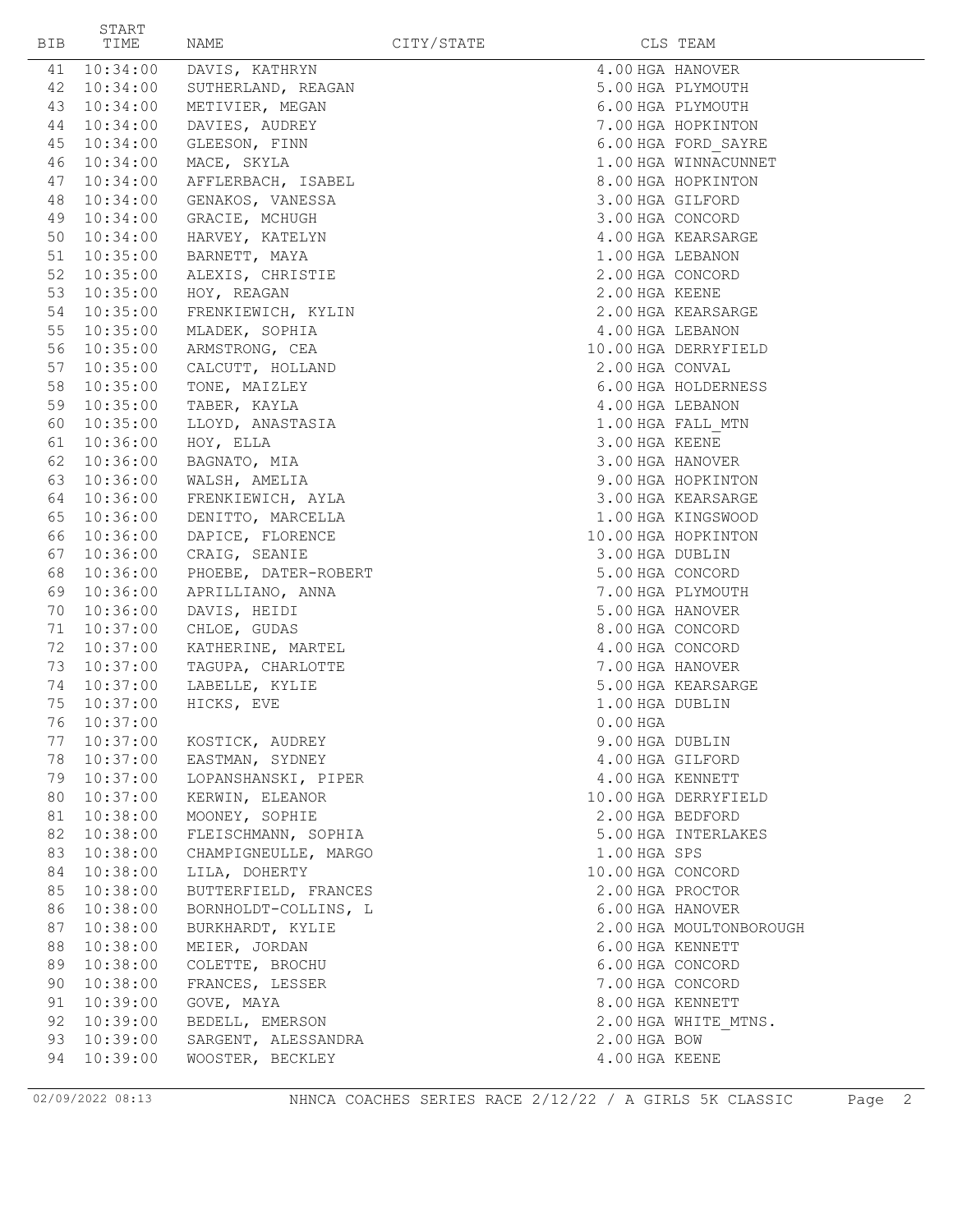| BIB        | ${\tt START}$<br>TIME | NAME                               | CITY/STATE |                   | CLS TEAM                |
|------------|-----------------------|------------------------------------|------------|-------------------|-------------------------|
| 95         | 10:39:00              | RAVENCRAFT, SOPHIA                 |            |                   | 2.00 HGA WINNACUNNET    |
| 96         | 10:39:00              | SOUTHWORTH, CLEMENTI               |            |                   | 1.00 HGA WHITE MTNS.    |
| 97         | 10:39:00              | ANGEVINE, SARAH                    |            |                   | 5.00 HGA HOLDERNESS     |
| 98         | 10:39:00              | LEGRO, MEGAN                       |            | 5.00 HGA GILFORD  |                         |
| 99         | 10:39:00              | GESSNER, ELLA                      |            | 5.00 HGA LEBANON  |                         |
| 100        | 10:39:00              | KINSON, CORRINE                    |            | 7.00 HGA KEENE    |                         |
| 101        | 10:40:00              | HICKS, LUNA                        |            | 2.00 HGA DUBLIN   |                         |
| 102        | 10:40:00              | ALKALAY, LEAH                      |            | 5.00 HGA KENNETT  |                         |
| 103        | 10:40:00              | INGLIS, GWEN                       |            | 3.00 HGA CONVAL   |                         |
| 104        | 10:40:00              |                                    |            | $0.00$ HGA        |                         |
| 105        | 10:40:00              | MORRIS, LANA                       |            | 1.00 HGA BEDFORD  |                         |
| 106        | 10:40:00              | ARCAND, GRACIE                     |            |                   | 8.00 HGA INTERLAKES     |
| 107        | 10:40:00              | TALAYEE, RAHILA                    |            | 4.00 HGA DUBLIN   |                         |
| 108        | 10:40:00              | SULLIVAN, MOLLY                    |            |                   | 1.00 HGA SOUHEGAN       |
|            | 109 10:40:00          | COTRUPI, MARY                      |            |                   | 5.00 HGA MOULTONBOROUGH |
| 110        | 10:40:00              | VALENTINO, KATHERINE               |            | 8.00 HGA HANOVER  |                         |
| 111        | 10:41:00              | MOONEY, LILY                       |            | 3.00 HGA BEDFORD  |                         |
| 112        | 10:41:00              |                                    |            | $0.00$ HGA        |                         |
| 113        | 10:41:00              | KELLY, PALEN                       |            |                   | 4.00 HGA WINNACUNNET    |
| 114        |                       | 10:41:00 HANSEN, LILY              |            | 6.00 HGA KEENE    |                         |
| 115        | 10:41:00              | MCCHESNEY, BROOKE                  |            | 3.00 HGA PROCTOR  |                         |
| 116        | 10:41:00              | SAWYER, ALANA                      |            | 6.00 HGA GILFORD  |                         |
| 117        | 10:41:00              | HERRING, KATHERINE                 |            | 6.00 HGA LEBANON  |                         |
| 118        | 10:41:00              | SMITH, LEE                         |            | 5.00 HGA DUBLIN   |                         |
| 119        | 10:41:00              | ELLIOTT, GRACE                     |            |                   | 3.00 HGA MOULTONBOROUGH |
| 120        | 10:41:00              | FOGARTY, ABIGAIL                   |            |                   | 4.00 HGA MOULTONBOROUGH |
| 121        | 10:42:00              | ROBIE, MOLLY                       |            |                   | 3.00 HGA WINNACUNNET    |
| 122        | 10:42:00              | MCCARTHY, MARY                     |            | 3.00 HGA BOW      |                         |
| 123        | 10:42:00              | AMBER, FERRIER                     |            | 9.00 HGA CONCORD  |                         |
| 124        | 10:42:00              | COAPLAND, ANNA                     |            | 7.00 HGA GILFORD  |                         |
| 125        | 10:42:00              | DEAN, NATALIE                      |            | 5.00 HGA KEENE    |                         |
| 126        | 10:42:00              | RAFFERTY, KAYLEE                   |            |                   | 8.00 HGA WINNACUNNET    |
| 127        | 10:42:00              | FULTON, AMANDA                     |            |                   | 2.00 HGA SOUHEGAN       |
| 128        | 10:42:00              | NARDONE, CLARA                     |            |                   | 6.00 HGA WINNACUNNET    |
| 129        | 10:42:00              | DEANGELIS, JOSIE                   |            |                   | 3.00 HGA WHITE MTNS.    |
|            |                       | 130  10:42:00  MELITA, BROOKE      |            |                   | 5.00 HGA WINNACUNNET    |
| 131        | 10:43:00              | SMITH, EMMA                        |            |                   | 8.00 HGA PLYMOUTH       |
| 132        | 10:43:00              | GAGNE, AINSLEY                     |            | 5.00 HGA BEDFORD  |                         |
| 133        | 10:43:00              | GIBSON, KAYLA                      |            | 6.00 HGA BEDFORD  |                         |
| 134        | 10:43:00              | BETTERLEY, SAVANNAH                |            | 5.00 HGA BOW      |                         |
| 135        | 10:43:00              | MCKEEN, COURTNEY                   |            | 4.00 HGA BOW      |                         |
| 136        | 10:43:00              | EATON, CARLY                       |            |                   | 7.00 HGA WINNACUNNET    |
| 137        | 10:43:00              | ZIMMERMANN, ELIZABET               |            | 7.00 HGA BEDFORD  |                         |
| 138        | 10:43:00              | HERRON, MIRIAM                     |            | 10.00 HGA HANOVER |                         |
| 139        | 10:43:00              | ROOK, EVA                          |            | 6.00 HGA BOW      |                         |
| 140        | 10:43:00              | SUSCO, PAIGE                       |            | 7.00 HGA LEBANON  |                         |
| 141<br>142 | 10:44:00<br>10:44:00  | DENON, NATALIE<br>NARDONE, SOFIA   |            | 8.00 HGA BEDFORD  | 10.00 HGA WINNACUNNET   |
|            |                       |                                    |            |                   |                         |
| 143        | 10:44:00              | VIKSTROM, AVA                      |            | 4.00 HGA BEDFORD  |                         |
| 144        | 10:44:00              | SHI, JESSICA                       |            |                   | 9.00 HGA HOLDERNESS     |
| 145        | 10:44:00              | COVE, LAURA                        |            |                   | 7.00 HGA INTERLAKES     |
| 146        | 10:44:00              | FITZGERALD, CAITLIN                |            | 9.00 HGA BEDFORD  |                         |
| 147<br>148 | 10:44:00<br>10:44:00  | BABYAK, EMERSON<br>OBRIEN, KAITLYN |            | 8.00 HGA GILFORD  | 9.00 HGA WINNACUNNET    |
|            |                       |                                    |            |                   |                         |

02/09/2022 08:13 NHNCA COACHES SERIES RACE 2/12/22 / A GIRLS 5K CLASSIC Page 3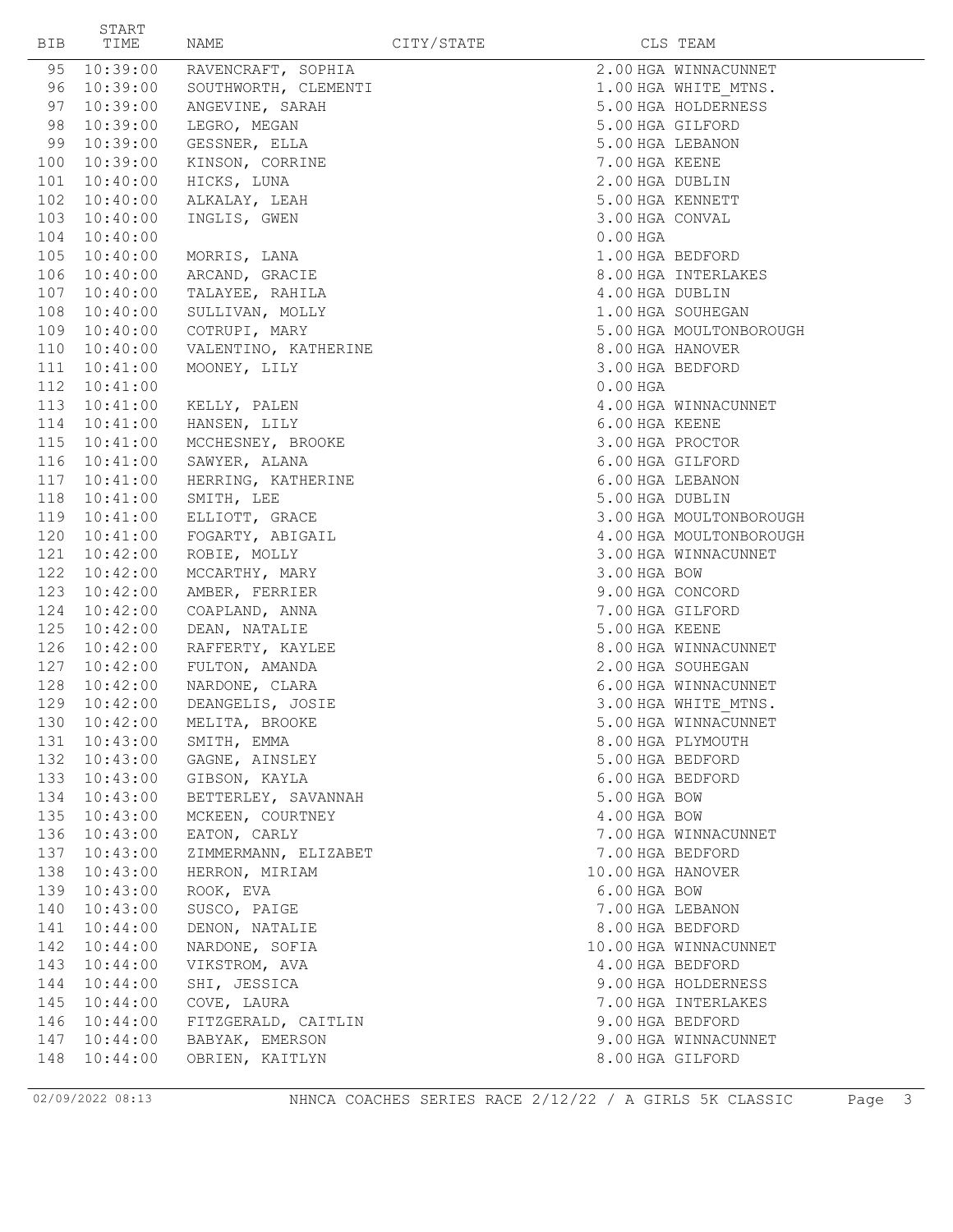| <b>BIB</b> | START<br>TIME | NAME                            | CITY/STATE |                   | CLS TEAM                |
|------------|---------------|---------------------------------|------------|-------------------|-------------------------|
|            |               | 149 10:44:00 CASTELL, VERONICA  |            |                   | 3.00 HGA SOUHEGAN       |
|            | 150 10:44:00  | GROVES, ZOE                     |            | 9.00 HGA KENNETT  |                         |
|            | 151 10:45:00  | MORRIS, KYLEIGH                 |            | 10.00 HGA BEDFORD |                         |
|            | 152 10:45:00  | TOWNE, RACHEL                   |            | 7.00 HGA BOW      |                         |
|            | 153 10:45:00  | BARTON, EEMAN                   |            |                   | 10.00 HGA MAN. CENTRAL  |
|            |               | 154  10:45:00  VILLERS, ALEX    |            | 1.00 HGA SUNAPEE  |                         |
|            |               | 155 10:45:00 LESSARD, KATHERINE |            | 9.00 HGA BOW      |                         |
|            | 156 10:45:00  | GOUNDREY, ADDIE                 |            |                   | 10.00 HGA HOLDERNESS    |
|            | 157 10:45:00  | GRACE, BURTON                   |            |                   | 6.00 HGA MOULTONBOROUGH |
|            | 158 10:45:00  | BOURQUE, SOPHIE                 |            | 4.00 HGA SUNAPEE  |                         |
|            | 159 10:45:00  | LAMPMAN, NIKHILA                |            | 8.00 HGA DUBLIN   |                         |
|            |               | 160 10:45:00 GUSTAFSON, LAILA   |            |                   | 10.00 HGA MAN. MEMORIAL |
|            |               | 161 10:46:00 MCFEE, MADELINE    |            |                   | 5.00 HGA SOUHEGAN       |
|            | 162 10:46:00  | TREVINO, ADELAIDE               |            | 5.00 HGA SUNAPEE  |                         |
|            | 163 10:46:00  | ANDERSON, ROSE                  |            | 8.00 HGA BOW      |                         |
|            | 164 10:46:00  | HUGHLOCK, BRI                   |            | 2.00 HGA SUNAPEE  |                         |
|            | 165 10:46:00  | HOLOBOWICZ, LYLA                |            | 3.00 HGA SUNAPEE  |                         |
|            |               | 166 10:46:00 BARTNICKI, LAUREN  |            |                   | 5.00 HGA MAN. MEMORIAL  |
|            |               | 167 10:46:00 BELTRAN, ALEXANDRA |            | 6.00 HGA DUBLIN   |                         |
|            | 168 10:46:00  | SAIDEL, AUDREY                  |            |                   | 5.00 HGA MAN. MEMORIAL  |
|            | 169 10:46:00  | CLARK, JUNE                     |            | 8.00 HGA HANOVER  |                         |
|            | 170 10:46:00  | TAYLOR, MARA                    |            | 7.00 HGA KENNETT  |                         |
|            | 171  10:47:00 | LAVERTUE, MASON                 |            | 8.00 HGA KEENE    |                         |
|            | 172 10:47:00  | SMITH, ASHLYNN                  |            |                   | 2.00 HGA FALL MTN       |
|            | 173 10:47:00  | CANNON, JADA                    |            |                   | 3.00 HGA FALL MTN       |
|            | 174 10:47:00  | REMICK, ISABEL                  |            |                   | 4.00 HGA SOUHEGAN       |
|            | 175 10:47:00  | OLIVIA, LIPSON                  |            |                   | 7.00 HGA MOULTONBOROUGH |
|            | 176 10:47:00  | MACLAURY, MEG                   |            |                   | 7.00 HGA FORD SAYRE     |
|            | 177 10:47:00  | EMERSON, LUCKS                  |            | 7.00 HGA DUBLIN   |                         |
|            | 177           |                                 |            |                   |                         |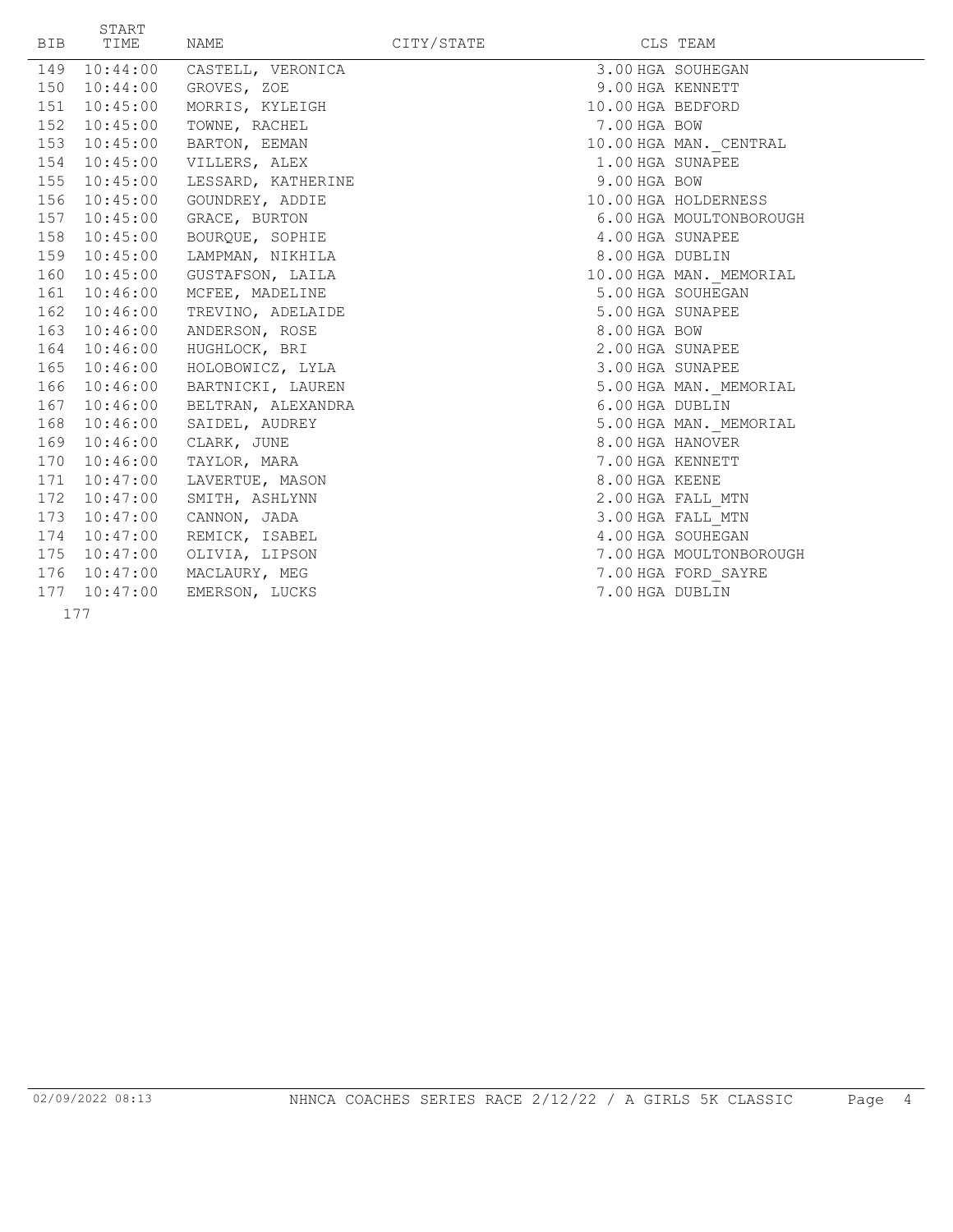# **NHNCA COACHES SERIES RACE 2/12/22 A BOYS 5K CLASSIC**

RACE#: NHNCA222-2 START ORDER  $C(T \wedge D)$  $T \wedge T$  10:30 JURY

START



| START: 10:30        |  |    |                |                   |
|---------------------|--|----|----------------|-------------------|
| JURY                |  |    |                |                   |
| TECHNICAL DEL       |  |    | TECHNICAL DATA |                   |
| CHIEF OF RACE       |  |    |                |                   |
| <b>JURY MEMBERS</b> |  | HD | 0 m            | RACE TYPE: TEAMNH |
|                     |  | MC | $0 \text{ m}$  | DATE: 01/12/2022  |
|                     |  | ТC | $0 \text{ m}$  |                   |
|                     |  |    |                |                   |

| <b>BIB</b> | TIME     | NAME                          | CITY/STATE |                  | CLS TEAM             |
|------------|----------|-------------------------------|------------|------------------|----------------------|
| 181        | 11:15:00 | MACY, CLINTON                 |            | 1.00 HBA DUBLIN  |                      |
| 182        |          | 11:15:00 MURRAY, SAM          |            |                  | 1.00 HBA FORD_SAYRE  |
| 183        |          | 11:15:00 TOWNSEND, MITCHELL   |            | 1.00 HBA GILFORD |                      |
| 184        |          | $11:15:00$ WEALE, SAWYER      |            |                  | 2.00 HBA FORD SAYRE  |
| 185        |          | $11:15:00$ TYLER, WATT        |            | 1.00 HBA CONCORD |                      |
| 186        |          | 11:15:00 RILEY, WILLIAM       |            | 1.00 HBA BELMONT |                      |
| 187        |          | 11:15:00 MAY, SPENCER         |            |                  | 4.00 HBA FORD SAYRE  |
| 188        |          | 11:15:00 BONDAZ, AIDEN        |            | 2.00 HBA GILFORD |                      |
| 189        |          | $11:15:00$ PHIPPS, SIMON      |            |                  | 3.00 HBA FORD SAYRE  |
| 190        |          | $11:15:00$ LLOYD, GABRIEL     |            |                  | 1.00 HBA FALL MTN    |
| 191        |          | 11:16:00 WILSON, OLIVER       |            | 2.00 HBA DUBLIN  |                      |
| 192        |          | 11:16:00 MLADEK, DANIEL       |            | 1.00 HBA LEBANON |                      |
| 193        |          | 11:16:00 NORTHCOTT, DAVID     |            |                  | 2.00 HBA FALL MTN    |
| 194        |          | $11:16:00$ TARACENA, FELIX    |            |                  | 1.00 HBA WINNACUNNET |
| 195        |          | 11:16:00 HILLS, JONATHAN      |            | 1.00 HBA KEENE   |                      |
| 196        |          | 11:16:00 RICHER, GARETH       |            |                  | 2.00 HBA KEARSARGE   |
| 197        |          | 11:16:00 PELLETIER, MICHAEL   |            | 1.00 HBA BOW     |                      |
| 198        |          | 11:16:00 GILBERT-DIAMOND, ADA |            | 1.00 HBA HANOVER |                      |
| 199        |          | $11:16:00$ BAER, ELIAS        |            |                  | 1.00 HBA KEARSARGE   |
| 200        |          | 11:16:00 WILBY, CAL           |            | 2.00 HBA PROCTOR |                      |
| 201        |          | 11:17:00 BIESZCZAD, JOHN      |            | 2.00 HBA LEBANON |                      |
| 202        |          | 11:17:00 CARL, SETH           |            | 2.00 HBA LEBANON |                      |
| 203        |          | $11:17:00$ DOBSON, CHARLIE    |            |                  | 1.00 HBA HOLDERNESS  |
| 204        |          | 11:17:00 SHIPMAN, SAM         |            | 1.00 HBA LEBANON |                      |
| 205        |          | 11:17:00 RING, NICHOLAS       |            |                  | 1.00 HBA PLYMOUTH    |
| 206        |          | $11:17:00$ EBNER, LEO         |            |                  | 2.00 HBA PLYMOUTH    |
| 207        |          | 11:17:00 GANDINI, PATRICK     |            | 3.00 HBA GILFORD |                      |
| 208        |          | 11:17:00 CLARNER, MATTHEW     |            |                  | 1.00 HBA HOPKINTON   |
| 209        |          | $11:17:00$ BOURNE, OTTO       |            | 3.00 HBA LEBANON |                      |
| 210        | 11:17:00 | HOLMES, LUKE                  |            | 2.00 HBA HANOVER |                      |
| 211        | 11:18:00 | WALTON, ALONZO                |            | 2.00 HBA SPS     |                      |
| 212        | 11:18:00 | SOUTHWORTH, ROBERT            |            |                  | 1.00 HBA WHITE MTNS. |
| 213        |          | $11:18:00$ STOW, HENRY        |            | 6.00 HBA GILFORD |                      |
| 214        |          | $11:18:00$ SCOTT, ELDON       |            | 1.00 HBA SPS     |                      |
| 215        |          | $11:18:00$ CARNEY, OWEN       |            |                  | 1.00 HBA INTERLAKES  |
| 216        |          | 11:18:00 FREEDMAN, GABRIEL    |            | 1.00 HBA KENNETT |                      |
| 217        |          | $11:18:00$ BAGNATO, TAJ       |            | 3.00 HBA HANOVER |                      |
| 218        |          | 11:18:00 DOLCINO, OLIVER      |            | 2.00 HBA BOW     |                      |
| 219        |          | 11:18:00 BLAGDEN, ANDREW      |            |                  | 3.00 HBA KEARSARGE   |
| 220        | 11:18:00 | ZUCKERMAN, CALEB              |            |                  | 5.00 HBA FORD SAYRE  |

02/09/2022 08:05 NHNCA COACHES SERIES RACE 2/12/22 / A BOYS 5K CLASSIC Page 1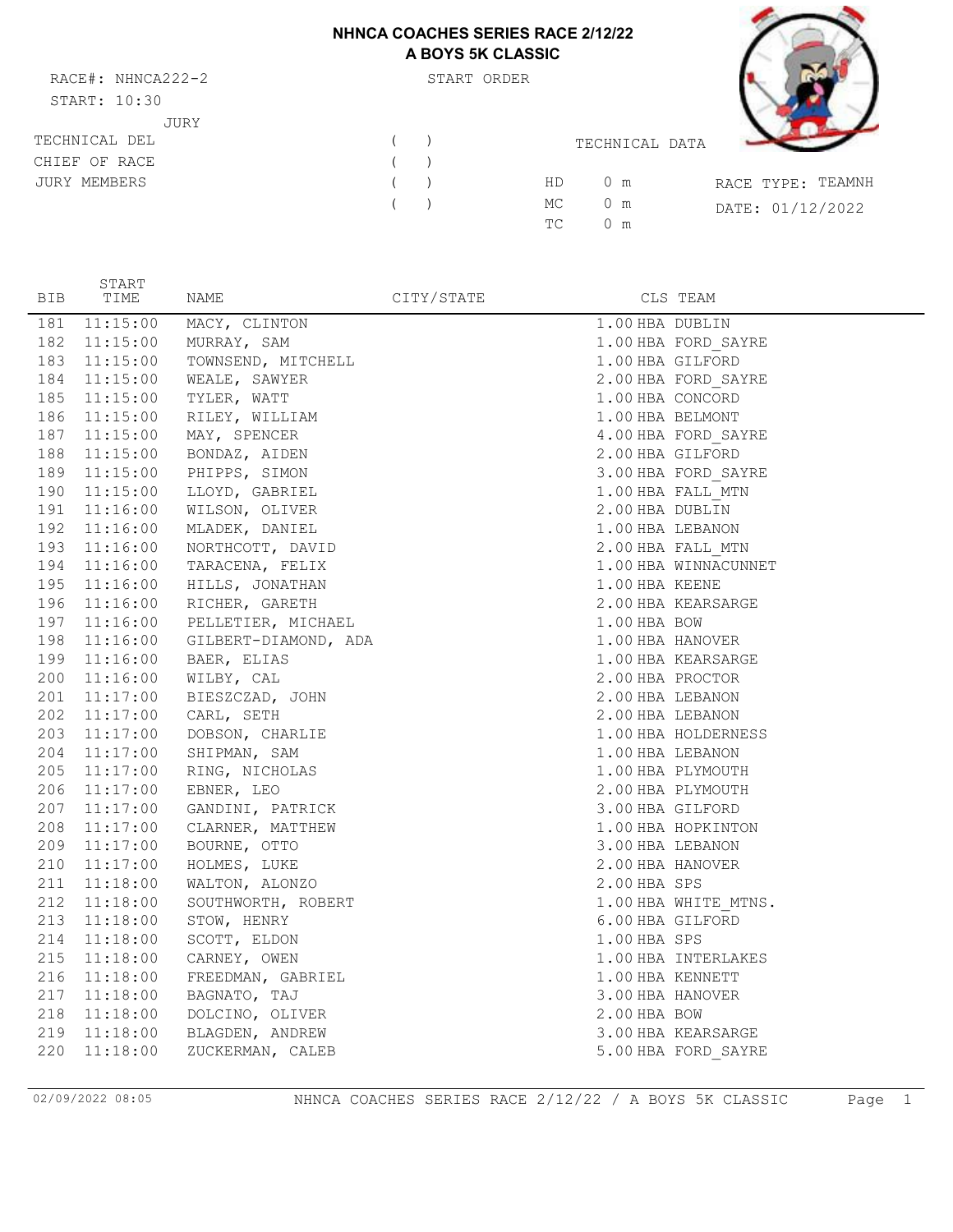| BIB | START<br>TIME | NAME                              | CITY/STATE |                  | CLS TEAM                |
|-----|---------------|-----------------------------------|------------|------------------|-------------------------|
| 221 | 11:19:00      | TETU, BENJAMIN                    |            |                  | 4.00 HBA FALL MTN       |
|     | 222 11:19:00  | ACHMOODY, MICAH                   |            | 3.00 HBA LEBANON |                         |
|     | 223 11:19:00  | GOWDY, EDWARD                     |            |                  | 3.00 HBA FALL MTN       |
|     | 224 11:19:00  | PUTNAM, WILL                      |            | 3.00 HBA DUBLIN  |                         |
|     | 225 11:19:00  | KULCSAR, SCOTT                    |            | 5.00 HBA GILFORD |                         |
|     | 226 11:19:00  | CHAPIN, WILLIAM                   |            |                  | 2.00 HBA HOPKINTON      |
|     | 227 11:19:00  | DOUGLAS, ZANDER                   |            | 3.00 HBA SPS     |                         |
|     | 228 11:19:00  | TOWNSEND, ALDEN                   |            | 7.00 HBA GILFORD |                         |
|     | 229 11:19:00  | DEZOTELL, CAMDEN                  |            |                  | 4.00 HBA KEARSARGE      |
|     | 230 11:19:00  | MOLLANO, CONRAD                   |            |                  | 4.00 HBA HOPKINTON      |
|     | 231 11:20:00  | FRITHSEN, BEN                     |            |                  | 5.00 HBA FALL MTN       |
|     | 232 11:20:00  | GARDNER, NOAH                     |            | 4.00 HBA PROCTOR |                         |
|     | 233 11:20:00  | BOARDMAN, CARSON                  |            | 5.00 HBA LEBANON |                         |
|     | 234 11:20:00  | GERVEZ, NATHANIEL                 |            |                  | 4.00 HBA PLYMOUTH       |
|     | 235 11:20:00  | KINSON, CALEB                     |            |                  | 6.00 HBA FALL MTN       |
|     | 236 11:20:00  | JONES, CARSON                     |            | 4.00 HBA LEBANON |                         |
|     | 237 11:20:00  | BREWER-LITTLE, DUGAN              |            |                  | 10.00 HBA DERRYFIELD    |
|     | 238 11:20:00  |                                   |            |                  | 0.00 HBA GHOST238       |
|     | 239 11:20:00  | HOWELL, NATE                      |            | 3.00 HBA PROCTOR |                         |
|     | 240 11:20:00  | DAWSON, CHANCE                    |            |                  | 1.00 HBA MOULTONBOROUGH |
|     | 241 11:21:00  | CALANDRELLA, FRANCIS              |            | 5.00 HBA LEBANON |                         |
|     | 242 11:21:00  | FOREST, CARTER                    |            | 4.00 HBA GILFORD |                         |
|     | 243 11:21:00  | BRANCHFLOWER, NOAH                |            |                  | 7.00 HBA FORD SAYRE     |
|     | 244 11:21:00  | CHINN, CONNER                     |            | 4.00 HBA LEBANON |                         |
|     | 245 11:21:00  | FROLING, BENJAMIN                 |            | 4.00 HBA DUBLIN  |                         |
|     | 246 11:21:00  | WILSON, HARRISON                  |            |                  | 3.00 HBA HOPKINTON      |
|     | 247 11:21:00  | TROTTER, KARI                     |            | 2.00 HBA KEENE   |                         |
|     | 248 11:21:00  | NOVOSAD, ISAAC                    |            |                  | 6.00 HBA FORD SAYRE     |
|     | 249 11:21:00  | DEEGAN, AIDAN                     |            |                  | 5.00 HBA KEARSARGE      |
|     | 250 11:21:00  | WEIL-COOLEY, ABRAM                |            |                  | 3.00 HBA INTERLAKES     |
|     | 251 11:22:00  | ZOU, KEN                          |            |                  | 2.00 HBA WINNACUNNET    |
|     | 252 11:22:00  | PERCEY, ELI                       |            |                  | 2.00 HBA WHITE MTNS.    |
|     | 253 11:22:00  | LOFBLAD, IAN                      |            | 9.00 HBA GILFORD |                         |
|     | 254 11:22:00  | SMITH, CALEN                      |            | 3.00 HBA BOW     |                         |
| 255 | 11:22:00      | BASSETT, CAMERON                  |            |                  | 6.00 HBA HOPKINTON      |
|     |               | 256 11:22:00 RONNER-BLAND, MAXWEL |            |                  | 3.00 HBA WINNACUNNET    |
|     | 257 11:22:00  | COLE-JOHNSON, NIKO                |            |                  | 5.00 HBA PROCTOR        |
|     | 258 11:22:00  | KARLSSON, HAUKUR                  |            |                  | 8.00 HBA GILFORD        |
|     | 259 11:22:00  | DUFFY, CALVIN                     |            |                  | 5.00 HBA WINNACUNNET    |
|     | 260 11:22:00  | DAVIS, ANDREW                     |            |                  | 8.00 HBA FORD SAYRE     |
|     | 261 11:23:00  | CARLSON, DONOVAN                  |            | 3.00 HBA KEENE   |                         |
|     | 262 11:23:00  | JACOB, GURTNER                    |            | 2.00 HBA CONCORD |                         |
|     | 263 11:23:00  | FULTON, ERIC                      |            |                  | 2.00 HBA SOUHEGAN       |
|     | 264 11:23:00  | MAKO, DAKOTA                      |            |                  | 2.00 HBA MOULTONBOROUGH |
|     | 265 11:23:00  | ROBIE, SAMUEL                     |            |                  | 4.00 HBA WINNACUNNET    |
|     | 266 11:23:00  | VAN CITTERS, NICHOLA              |            | 4.00 HBA HANOVER |                         |
|     | 267 11:23:00  | PERCEY, JUDE                      |            |                  | 4.00 HBA WHITE MTNS.    |
|     | 268 11:23:00  | KENERSON, JED                     |            | 3.00 HBA PROFILE |                         |
|     | 269 11:23:00  | MCCORMICK, GREG                   |            |                  | 6.00 HBA WHITE MTNS.    |
|     | 270 11:23:00  | ELLIOTT, POLLARD                  |            | 4.00 HBA CONCORD |                         |
|     | 271 11:24:00  | CALLAGHAN, RYAN                   |            |                  | 9.00 HBA FORD SAYRE     |
|     | 272 11:24:00  | O'ROURKE, JOSEPH                  |            |                  | 5.00 HBA HOPKINTON      |
|     | 273 11:24:00  | VALENTINO, ANDREW                 |            | 9.00 HBA HANOVER |                         |
| 274 | 11:24:00      | LAWTON, WYATT                     |            | 7.00 HBA PROFILE |                         |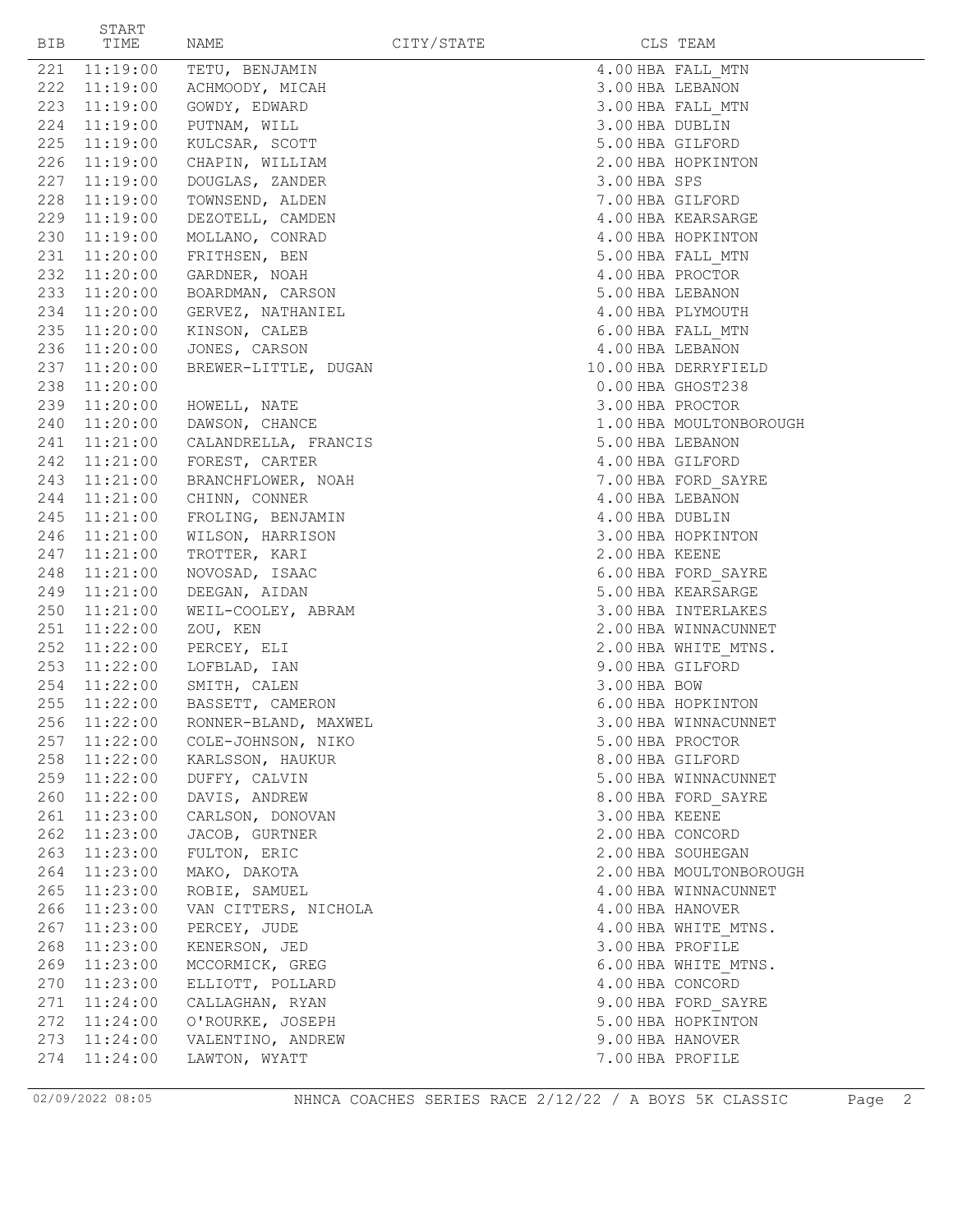| BIB | START<br>TIME | NAME                    | CITY/STATE |              | CLS TEAM                |
|-----|---------------|-------------------------|------------|--------------|-------------------------|
| 275 | 11:24:00      | SEBASTIAN, NICHOLS      |            |              | 3.00 HBA CONCORD        |
|     | 276 11:24:00  | BRAHAN, ANDREW          |            |              | 6.00 HBA KEARSARGE      |
| 277 | 11:24:00      | WALTON, JOHN            |            |              | 4.00 HBA KEENE          |
| 278 | 11:24:00      | TOBIN, KIERAN           |            |              | 3.00 HBA WHITE MTNS.    |
|     | 279 11:24:00  | MCCANN, LACHLAN         |            |              | 5.00 HBA HANOVER        |
|     | 280 11:24:00  | TOMS, KOBE              |            |              | 6.00 HBA PROFILE        |
|     | 281 11:25:00  | BLACKWELDER, CLARK      |            |              | 10.00 HBA GILFORD       |
|     | 282 11:25:00  | GREEN, WILL             |            |              | 7.00 HBA PROCTOR        |
|     | 283 11:25:00  | RASBURY, AEDAN          |            |              | 7.00 HBA KEARSARGE      |
|     | 284 11:25:00  | PARKER, WILLIAM         |            |              | 6.00 HBA HANOVER        |
|     | 285 11:25:00  | HODGE, DANIEL           |            |              | 6.00 HBA INTERLAKES     |
|     | 286 11:25:00  | ALLISON, JACOB          |            |              | 6.00 HBA PROCTOR        |
|     | 287 11:25:00  | KLONEL, NATHAN          |            |              | 1.00 HBA CONVAL         |
| 288 | 11:25:00      | VERTER, NATHANIEL       |            |              | 5.00 HBA DUBLIN         |
|     | 289 11:25:00  | TRUESDEL, JACKSON       |            |              | 5.00 HBA KEENE          |
|     | 290 11:25:00  | WHITE, XAN              |            |              | 6.00 HBA DUBLIN         |
|     | 291 11:26:00  | MILLER, OWEN            |            | 4.00 HBA BOW |                         |
|     | 292 11:26:00  | POPE, AVERY             |            |              | 2.00 HBA CONVAL         |
|     | 293 11:26:00  | FISH, PATRICK           |            |              | 2.00 HBA BEDFORD        |
|     | 294 11:26:00  | ANTHONY, LOMBARDI       |            |              | 5.00 HBA CONCORD        |
|     | 295 11:26:00  | FORAN, JESSE            |            |              | 4.00 HBA INTERLAKES     |
|     | 296 11:26:00  | MCGOVERN, SAMUEL        |            |              | 3.00 HBA BEDFORD        |
|     | 297 11:26:00  | CHAPIN, MERRICK         |            |              | 7.00 HBA HOPKINTON      |
| 298 | 11:26:00      | MASON, PAUL             |            |              | 3.00 HBA PLYMOUTH       |
|     | 299 11:26:00  | LAWS, TATUM             |            | 5.00 HBA BOW |                         |
|     | 300 11:26:00  | SMITH, MAXIMILLIAN      |            |              | 4.00 HBA MOULTONBOROUGH |
| 301 | 11:27:00      | ALLAIN, MADDOX          |            |              | 5.00 HBA PLYMOUTH       |
| 302 | 11:27:00      | WILKENING, ELI          |            | 7.00 HBA BOW |                         |
| 303 | 11:27:00      | LARSON, ETHAN           |            |              | 3.00 HBA MOULTONBOROUGH |
|     | 304 11:27:00  | HILL, CORMAC            |            |              | 7.00 HBA KEENE          |
| 305 | 11:27:00      | MOECKLIN, MARIUS        |            |              | 7.00 HBA WINNACUNNET    |
|     | 306 11:27:00  | OEHLER, WILLIAM         |            |              | 1.00 HBA SOUHEGAN       |
|     | 307 11:27:00  | MELLISH, BENJI          |            |              | 5.00 HBA BEDFORD XC     |
| 308 |               | 11:27:00 PINEGAR, HYRUM |            |              | 6.00 HBA KEENE          |
| 309 | 11:27:00      | RICHTER, JOSEPH         |            |              | 7.00 HBA HANOVER        |
|     |               | 310 11:27:00 ROY, BEN   |            |              | 10.00 HBA DERRYFIELD    |
| 311 | 11:28:00      | BEYER, AIDEN            |            |              | 8.00 HBA HANOVER        |
| 312 | 11:28:00      | COOK, ELI               |            |              | 7.00 HBA HOLDERNESS     |
|     | 313 11:28:00  | WESTFALL, GAVIN         |            |              | 6.00 HBA WINNACUNNET    |
|     | 314 11:28:00  | SMOKER, WILLIAM         |            |              | 7.00 HBA PLYMOUTH       |
| 315 | 11:28:00      | SINGER, JONAS           |            |              | 10.00 HBA HOPKINTON     |
| 316 | 11:28:00      | CHAPMAN, NED            |            |              | 9.00 HBA HOPKINTON      |
| 317 | 11:28:00      | MCDONOUGH, SAM          |            |              | 4.00 HBA BEDFORD        |
| 318 | 11:28:00      | SWEENEY, CALVIN         |            |              | 10.00 HBA HOLDERNESS    |
| 319 | 11:28:00      | THEODORE, TUCKER        |            |              | 1.00 HBA BEDFORD        |
| 320 | 11:28:00      | MCDONOUGH, IAN          |            |              | 5.00 HBA BEDFORD        |
| 321 | 11:29:00      | MEEHAN, AARON           |            |              | 8.00 HBA KEENE          |
| 322 | 11:29:00      | ANDERSON, KARL          |            | 6.00 HBA BOW |                         |
| 323 | 11:29:00      | FOX, KASEN              |            |              | 3.00 HBA SOUHEGAN       |
| 324 | 11:29:00      | ULRICSON, DECLAN        |            |              | 6.00 HBA PLYMOUTH       |
| 325 | 11:29:00      | DALTON, RUPERT          |            |              | 1.00 HBA SUNAPEE        |
| 326 | 11:29:00      | CARPENTER, MACK         |            |              | 2.00 HBA KINGSWOOD      |
| 327 | 11:29:00      | MELLISH, JACKSON        |            |              | 5.00 HBA BEDFORD XC     |
| 328 | 11:29:00      | CONNOR, ANDERSON        |            |              | 8.00 HBA CONCORD        |
|     |               |                         |            |              |                         |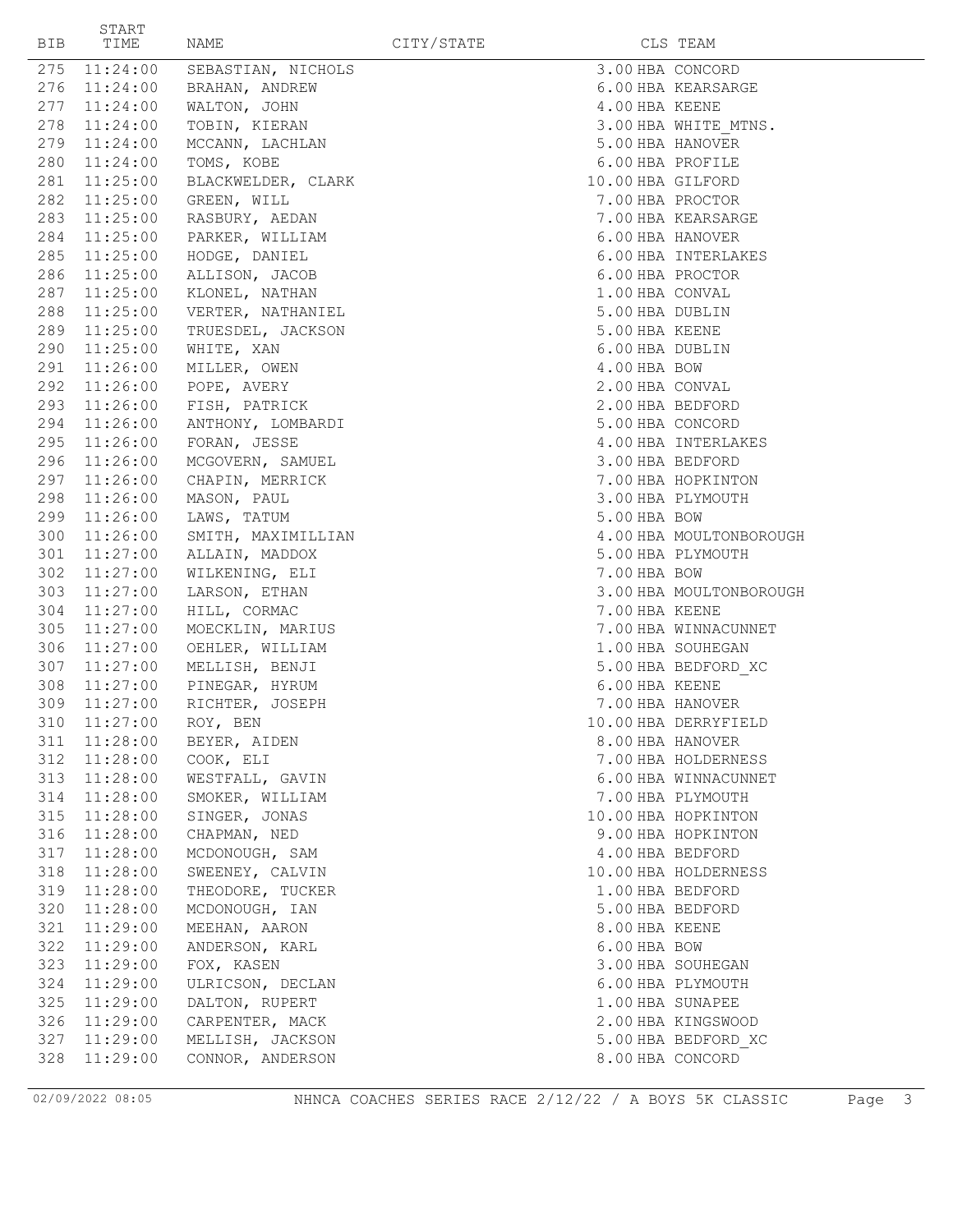| BIB | START<br>TIME | NAME                           | CITY/STATE |                   | CLS TEAM               |
|-----|---------------|--------------------------------|------------|-------------------|------------------------|
|     | 329 11:29:00  | ROULEAU, ARMAND                |            | 7.00 HBA BEDFORD  |                        |
|     | 330 11:29:00  | CASEY, AMES                    |            | 6.00 HBA CONCORD  |                        |
| 331 | 11:30:00      | KEHAS, ALEXANDER               |            | 8.00 HBA BOW      |                        |
|     | 332 11:30:00  | JACKSON, DUFFY                 |            | 7.00 HBA CONCORD  |                        |
|     | 333 11:30:00  | MONTEIRO-TAVARES, SE           |            |                   | 9.00 HBA MAN. CENTRAL  |
| 334 | 11:30:00      | MCMAHON, EAMONN                |            |                   | 8.00 HBA WINNACUNNET   |
|     | 335 11:30:00  | ANDERSON, CYRIL                |            |                   | 5.00 HBA MAN. CENTRAL  |
|     | 336 11:30:00  | GREW, BRONSON                  |            |                   | 9.00 HBA WINNACUNNET   |
|     | 337 11:30:00  | BARKER, THEODORE               |            | 9.00 HBA BOW      |                        |
|     | 338 11:30:00  | WALLACE, PAYTON                |            | 6.00 HBA BEDFORD  |                        |
|     | 339 11:30:00  | SALVITTI, BRET                 |            | 2.00 HBA SUNAPEE  |                        |
|     | 340 11:30:00  | GANGWER, JADEN                 |            | 8.00 HBA BEDFORD  |                        |
|     | 341 11:31:00  | FRAZIER, SAMUEL                |            |                   | 3.00 HBA KINGSWOOD     |
|     | 342 11:31:00  | THOMAS, TRIGVE                 |            |                   | 8.00 HBA HOPKINTON     |
|     | 343 11:31:00  | ZHU, TERRY                     |            |                   | 9.00 HBA HOLDERNESS    |
|     | 344 11:31:00  | MCNALLY, IAN                   |            | 3.00 HBA SUNAPEE  |                        |
|     | 345 11:31:00  | HOTCHKISS, ROBERT              |            |                   | 1.00 HBA KINGSWOOD     |
|     | 346 11:31:00  | HANSEN, SETH                   |            | 9.00 HBA BEDFORD  |                        |
| 347 | 11:31:00      | HARRISON, ETHAN                |            |                   | 4.00 HBA SOUHEGAN      |
| 348 | 11:31:00      | TUTHILL, CAMERON               |            | 9.00 HBA KEENE    |                        |
| 349 | 11:31:00      | BELLINGTON, NIKO               |            |                   | 4.00 HBA KINGSWOOD     |
| 350 | 11:31:00      | MARTIN, JAMES                  |            | 7.00 HBA DUBLIN   |                        |
|     | 351 11:32:00  | ARZILLI, NATHAN                |            |                   | 7.00 HBA MAN. CENTRAL  |
|     | 352 11:32:00  | IAN, GOMEZ                     |            | 10.00 HBA CONCORD |                        |
|     | 353 11:32:00  | WALSH, TREVOR                  |            |                   | 8.00 HBA MAN. CENTRAL  |
|     | 354 11:32:00  | DAVIS, OWEN                    |            |                   | 6.00 HBA MAN. MEMORIAL |
|     | 355 11:32:00  | WENTWORTH, JUSTIN              |            |                   | 5.00 HBA WHITE MTNS.   |
|     | 356 11:32:00  | BLACK, DYLAN                   |            | 10.00 HBA BEDFORD |                        |
|     | 357 11:32:00  | NICHOLAS, HEWEY                |            | 9.00 HBA CONCORD  |                        |
|     | 358 11:32:00  | REMICK, PEYTON                 |            |                   | 5.00 HBA SOUHEGAN      |
|     | 359 11:32:00  | MACE, BENJAMIN                 |            |                   | 10.00 HBA WINNACUNNET  |
|     |               | 360 11:32:00 GRABLEWSKI, ISAAC |            |                   | 6.00 HBA MAN. CENTRAL  |
|     | 361 11:33:00  | JEWELL, LOGAN                  |            | 1.00 HBA PROCTOR  |                        |
|     | 181           |                                |            |                   |                        |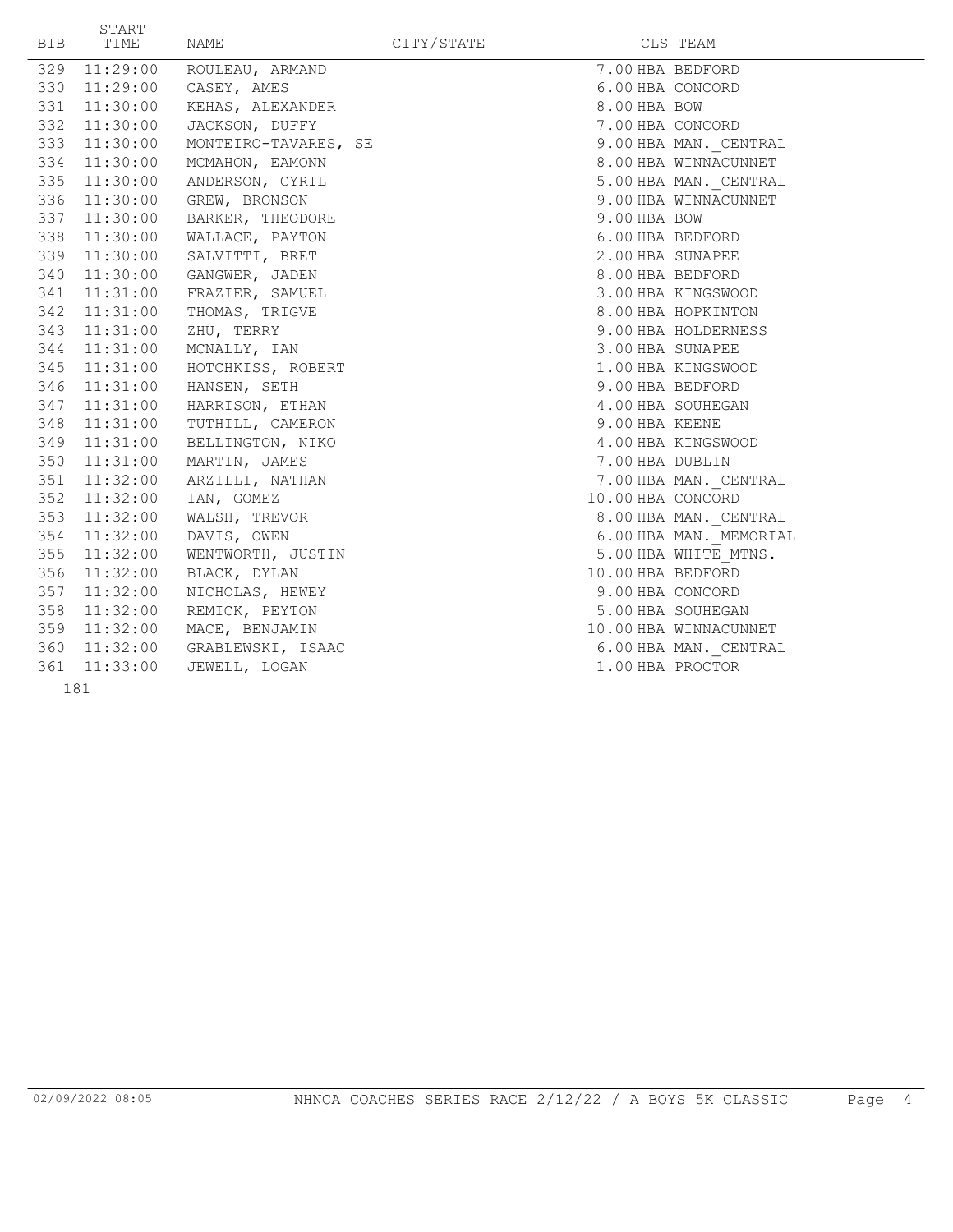#### **NHNCA COACHES SERIES RACE 2/12/22 MS GIRLS 5K CLASSIC**

RACE#: NHNCA222-5 START: 12:20 JURY TECHNICAL DEL  $($ 

JURY MEMBERS ( )

CHIEF OF RACE

| <b>NHNCA COACHES SERIES RACE 2/12/22</b> | <b>MS GIRLS 5K CLASSIC</b> |                |            |                  |
|------------------------------------------|----------------------------|----------------|------------|------------------|
|                                          | START ORDER                |                |            |                  |
|                                          |                            | TECHNICAL DATA |            |                  |
|                                          | HD                         | $0 \text{ m}$  | RACE TYPE: |                  |
|                                          | МC                         | m              |            | DATE: 01/12/2022 |

TC 0 m

| <b>BIB</b> | START<br>TIME | NAME                            | CITY/STATE |              | CLS TEAM                    |
|------------|---------------|---------------------------------|------------|--------------|-----------------------------|
| 541        | 12:00:00      | NORRIS, ANNEBELLE               |            |              | 1.00 MSG LEBANON MS         |
|            |               | 542 12:00:00 AVERY, TESSA       |            |              | 1.00 MSG AMHERST MS         |
| 543        |               | 12:00:00 NICHOLS, GEORGIA       |            |              | 1.00 MSG KEARSARGE MS       |
| 544        |               | 12:00:00 BURNELL, JENNA         |            |              | 1.00 MSG KENNETT MS         |
|            |               | 545 12:00:00 GERVEZ, CLAIRE     |            |              | 1.00 MSG PLYMOUTH ES        |
|            |               | 546 12:00:00 BOLDUC, RACHEL     |            |              | 1.00 MSG WHITE_MTNS._MS     |
|            |               | 547 12:00:00 HANNA, ANNELIES    |            |              | 1.00 MSG FORD SAYRE         |
| 548        |               | 12:00:00 BENTLEY, SUMMER        |            |              | 1.00 MSG MONADNOCK          |
|            |               | 549 12:00:00 BAILEY, ISABELLA   |            |              | 1.00 MSG KINGSWOOD          |
|            |               | 550 12:00:00 HOLLAND, LILLIAN   |            |              | 1.00 MSG SHAKER ROAD SCHOOL |
|            |               | 551 12:01:00 GUADAGNO, MARCELLA |            |              | 1.00 MSG HOPKINTON MS       |
|            |               | 552 12:01:00 LAROCHE, ANIKA     |            |              | 1.00 MSG HOLDERNESS_CLUB    |
|            |               | 553 12:01:00 ENGLUND, ELLI      |            |              | 1.00 MSG HOLDERNESS CENTRAL |
|            |               | 554 12:01:00 TILLEY, MARIA      |            |              | 1.00 MSG GILFORD MS         |
|            |               | 555 12:01:00 HANNA, OLLIE       |            |              | 1.00 MSG LEBANON MS         |
|            |               | 556 12:01:00 GASCOYNE, CERYS    |            |              | 1.00 MSG FALL MTN           |
| 557        |               | 12:01:00 BURDETTE, MAHALIE      |            |              | 1.00 MSG RUNDLETT           |
|            |               | 558 12:01:00 BRADEEN, NOLA      |            |              | 2.00 MSG KENNETT_MS         |
|            |               | 559 12:01:00 ESHBAUGH, MALLORY  |            |              | 2.00 MSG LEBANON MS         |
|            |               | 560 12:01:00 ROSSO, EVIE        |            |              | 2.00 MSG SHAKER ROAD SCHOOL |
| 561        |               | $12:02:00$ PERREARD, LEAH       |            |              | 2.00 MSG FORD SAYRE         |
|            |               | 562 12:02:00 RONCI, MADELINE    |            |              | 2.00 MSG HOLDERNESS_CENTRAL |
|            |               | 563 12:02:00 TAYLOR, ZADIE      |            |              | 2.00 MSG RUNDLETT           |
|            |               | 564 12:02:00 WAKEFIELD, JOHANNA |            |              | 2.00 MSG PLYMOUTH ES        |
|            |               | 565 12:02:00 CRADDOCK, CAITLIN  |            | 2.00 MSG GNA |                             |
|            |               | 566 12:02:00 JENKINS, ANELA     |            |              | 2.00 MSG WHITE_MTNS._MS     |
|            |               | 567 12:02:00 BLAGDEN, KATHERINE |            |              | 2.00 MSG KEARSARGE MS       |
|            |               | 568 12:02:00 CHAPIN, LIA        |            |              | 2.00 MSG HOPKINTON MS       |
|            |               | 569 12:02:00 LAROCHE, ELENA     |            |              | 2.00 MSG HOLDERNESS CLUB    |
| 570        |               | 12:02:00 GASCOYNE, EMMA         |            |              | 2.00 MSG FALL MTN           |
| 571        | 12:03:00      | LARMIE, AUBREY                  |            |              | 2.00 MSG KINGSWOOD          |
| 572        | 12:03:00      | GASCOYNE, MAYA                  |            |              | 2.00 MSG AMHERST MS         |
| 573        | 12:03:00      | RANCOURT, HARPER                |            |              | 2.00 MSG LEBANON MS         |
| 574        |               | 12:03:00 RICHARDSON, AVERY      |            |              | 3.00 MSG FALL MTN           |
| 575        |               | 12:03:00 FAY, SHANNON           |            |              | 3.00 MSG KENNETT MS         |
|            |               | 576 12:03:00 MCHUGH, CLARA      |            |              | 3.00 MSG RUNDLETT           |
|            |               | 577 12:03:00 GALLAGHER, AMELIA  |            |              | 3.00 MSG LEBANON_MS         |
| 578        |               | 12:03:00 SAVLEY, HALEY          |            |              | 3.00 MSG KINGSWOOD          |
| 579        | 12:03:00      | LARRICK, MILLIE                 |            |              | 3.00 MSG FORD_SAYRE         |
| 580        | 12:03:00      | GALVIN, GRACE                   |            |              | 3.00 MSG PLYMOUTH ES        |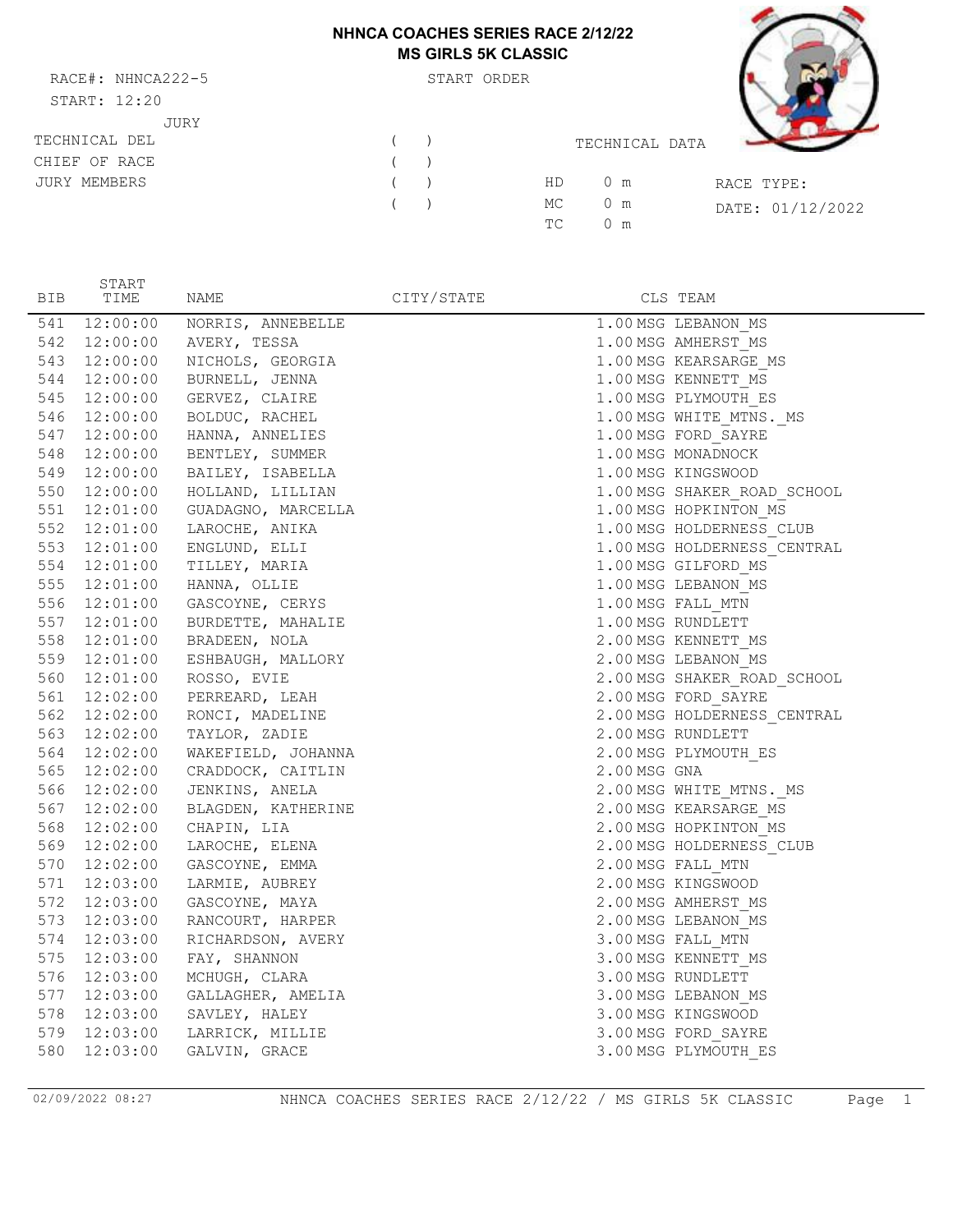| BIB. | START<br>TIME                | NAME                            | CITY/STATE |               | CLS TEAM                                            |
|------|------------------------------|---------------------------------|------------|---------------|-----------------------------------------------------|
|      | 581 12:04:00                 | STROUD, ADDISON                 |            |               | 3.00 MSG GILFORD MS                                 |
|      | 582 12:04:00                 | FARIA, JULIET                   |            |               | 3.00 MSG KEARSARGE MS                               |
|      | 583 12:04:00                 | CASEY, HANNAH                   |            |               | 3.00 MSG HOLDERNESS CENTRAL                         |
|      | 584 12:04:00                 | DAPICE, BEA                     |            |               | 3.00 MSG HOPKINTON MS                               |
|      | 585 12:04:00                 | WASKIEWICZ-DIXON, JA            |            |               | 3.00 MSG WHITE MTNS. MS                             |
|      | 586 12:04:00                 | WARECKI, AMELIA                 |            |               | 3.00 MSG AMHERST MS                                 |
|      | 587 12:04:00                 | EGGLETON, LEIGH                 |            |               | 4.00 MSG FORD SAYRE                                 |
|      | 588 12:04:00                 | ALDRICH, EDEN                   |            |               | 4.00 MSG LEBANON MS                                 |
|      | 589 12:04:00                 | POOLE, ABBY                     |            |               | 4.00 MSG RUNDLETT                                   |
|      | 590 12:04:00                 | ELLIOT, SYLVIE                  |            |               | 4.00 MSG HOLDERNESS CENTRAL                         |
|      | 591 12:05:00                 | O'BLENES, LILLIAN               |            |               | 4.00 MSG KINGSWOOD                                  |
|      | 592 12:05:00                 | FRENKIEWICH, AINSLEY            |            |               | 4.00 MSG KEARSARGE MS                               |
|      | 593 12:05:00                 | HERRINGTON, OLIVIA              |            |               | 4.00 MSG FALL MTN                                   |
|      | 594 12:05:00                 | CHEWNING, LENA                  |            |               | 4.00 MSG LEBANON MS                                 |
|      | 595 12:05:00                 | ECKHARDT, TESS                  |            |               | 4.00 MSG GILFORD MS                                 |
|      | 596 12:05:00                 | CHIPMAN, RYLEY                  |            |               | 4.00 MSG SHAKER ROAD SCHOOL                         |
|      | 597 12:05:00                 | BOLDUC, MARGARETTE              |            |               | 4.00 MSG WHITE MTNS. MS                             |
| 598  | 12:05:00                     | MAUGHAN, MARY                   |            |               | 4.00 MSG HOPKINTON MS                               |
|      | 599 12:05:00                 | WAKEFIELD, EMELIA               |            |               | 4.00 MSG PLYMOUTH ES                                |
|      | 600 12:05:00                 | LAJOIE, NIA                     |            |               | 4.00 MSG KENNETT MS                                 |
|      | 601 12:06:00                 | CARLSON, MADDIE                 |            |               | 4.00 MSG KEENE MS                                   |
|      | 602 12:06:00                 | GRANT, ZOE                      |            | 4.00 MSG ILMS |                                                     |
|      | 603 12:06:00                 | GUERRIERE, ASHLEY               |            |               | 5.00 MSG FALL MTN                                   |
|      | 604 12:06:00                 | LANE, AUTUMN                    |            |               | 5.00 MSG PLYMOUTH ES                                |
|      | 605 12:06:00                 | CASEY, MABEL                    |            |               | 5.00 MSG HOLDERNESS CENTRAL                         |
|      | 606 12:06:00                 | JACQUES, MAELLE                 |            |               | 5.00 MSG KEARSARGE MS                               |
|      | 607 12:06:00                 | BARRETT, RYAN                   |            |               | 5.00 MSG HOPKINTON MS                               |
| 608  | 12:06:00                     | LABOMBARD, ELIZABETH            |            |               | 5.00 MSG RUNDLETT                                   |
|      | 609 12:06:00                 | GOEDECKE, AUBREY                |            |               | 5.00 MSG BEDFORD XC                                 |
|      | 610 12:06:00                 | DEEGAN, HALEY                   |            |               | 6.00 MSG KEARSARGE MS                               |
|      | 611 12:07:00<br>612 12:07:00 | HANNON, CORVA                   |            |               | 6.00 MSG HOLDERNESS CENTRAL                         |
|      | 613 12:07:00                 | SON, ISABELLA<br>LILY, CAMPBELL |            |               | 6.00 MSG PLYMOUTH ES<br>6.00 MSG SHAKER ROAD SCHOOL |
|      |                              | 614 12:07:00 AFFLERBACH, ROSE   |            |               | 6.00 MSG HOPKINTON MS                               |
|      | 615 12:07:00                 | KOMOREK, BELLA                  |            |               | 6.00 MSG RUNDLETT                                   |
|      |                              | 616  12:07:00  CARBONE, MAYA    |            |               | 6.00 MSG FALL MTN                                   |
|      | 617 12:07:00                 | HEDDON, EMILY                   |            |               | 7.00 MSG FALL MTN                                   |
|      | 618 12:07:00                 | HENRICHSEN, DAPHNE              |            |               | 7.00 MSG KEARSARGE MS                               |
|      | 619 12:07:00                 | GUALTIERI, GIANNA               |            |               | 7.00 MSG RUNDLETT                                   |
|      | 620 12:07:00                 | LANE, MADDIE                    |            |               | 7.00 MSG HOPKINTON MS                               |
|      | 621 12:08:00                 | MENTH, ALIVIA                   |            |               | 7.00 MSG PLYMOUTH ES                                |
|      | 622 12:08:00                 | DUFFY, MADISON                  |            |               | 8.00 MSG RUNDLETT                                   |
|      | 623 12:08:00                 | BABILONIA, ANDREA               |            |               | 8.00 MSG PLYMOUTH ES                                |
|      | 624 12:08:00                 | CLAY, SKYLAR                    |            |               | 8.00 MSG HOPKINTON MS                               |
|      | 625 12:08:00                 | SPRAGUE, ELLIS                  |            |               | 8.00 MSG KEARSARGE MS                               |
|      | 626 12:08:00                 | VIERZEN, CATHERINE              |            |               | 9.00 MSG KEARSARGE MS                               |
|      | 627 12:08:00                 | THOMPSON, ELIZABETH             |            |               | 9.00 MSG RUNDLETT                                   |
|      | 628 12:08:00                 | BROOKS, CLARA                   |            |               | 9.00 MSG HOPKINTON MS                               |
|      | 629 12:08:00                 | WOLFE, RAEGAN                   |            |               | 10.00 MSG RUNDLETT                                  |
|      | 630 12:08:00                 | STREETER, BRYNNA                |            |               | 10.00 MSG DERRYFIELD                                |
|      | 631 12:09:00                 | MITCHELL, GEORGIA               |            |               | 10.00 MSG HOLDERNESS CENTRAL                        |
|      | 632 12:09:00                 | FINNEGAN, KAELAN                |            |               | 10.00 MSG KEARSARGE MS                              |
|      | 633 12:09:00                 | STEINBERG, ROWAN                |            |               | 11.00 MSG RUNDLETT                                  |
|      | 634 12:09:00                 | CLENDENNING, AUDREY             |            |               | 12.00 MSG RUNDLETT                                  |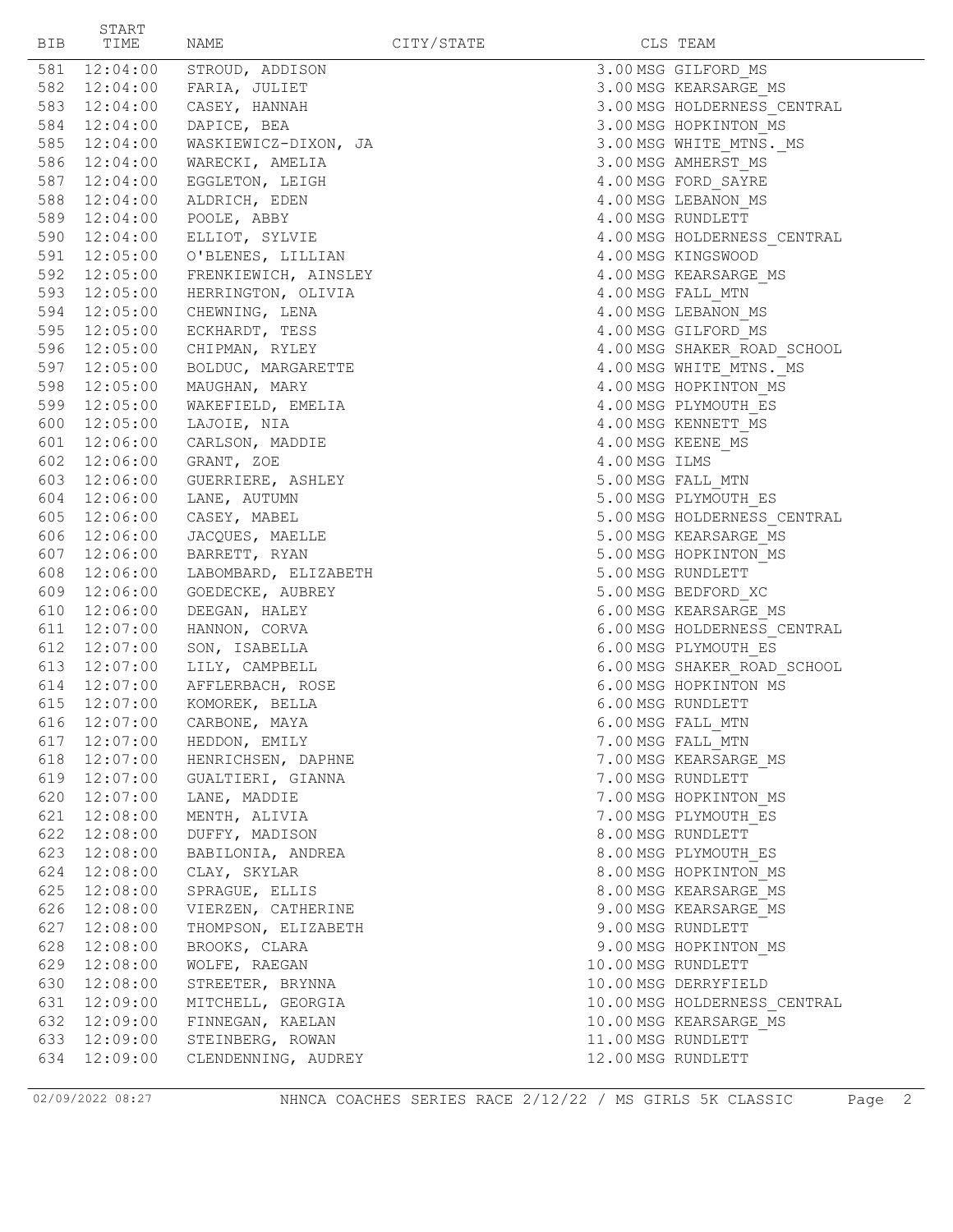| <b>BIB</b> | START<br>TIME | <b>NAME</b>                      | CITY/STATE | CLS TEAM           |
|------------|---------------|----------------------------------|------------|--------------------|
|            |               | 635 12:09:00 MESSENGER, BEATRICE |            | 13.00 MSG RUNDLETT |
|            | 95            |                                  |            |                    |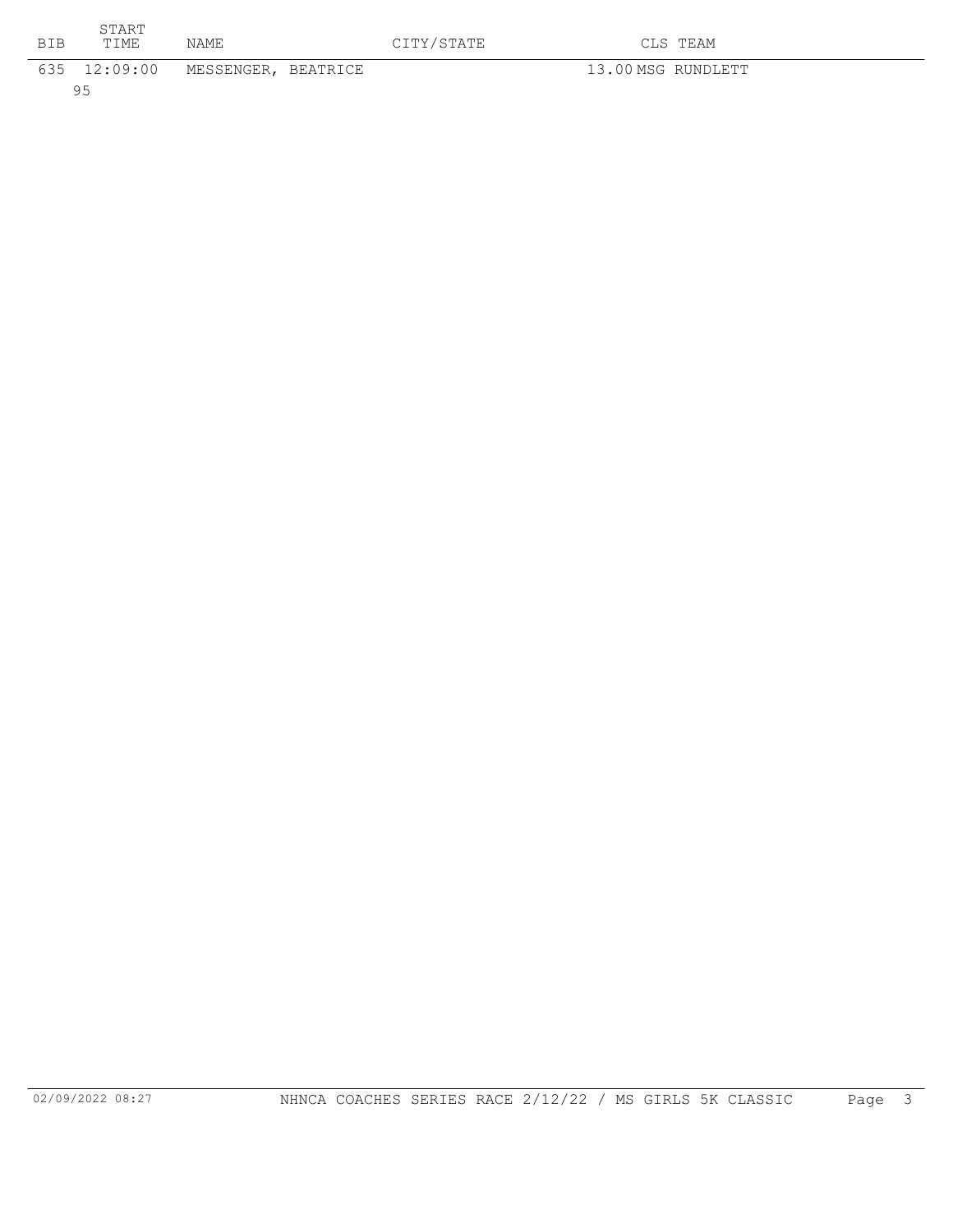## **NHNCA COACHES SERIES RACE 2/12/22 MS BOYS 5K CLASSIC**

RACE#: NHNCA222-6 START ORDER START: 12:00 JURY

START



| START: 12:00        |   |                      |                  |
|---------------------|---|----------------------|------------------|
| JURY                |   |                      |                  |
| TECHNICAL DEL       | ( | TECHNICAL DATA       |                  |
| CHIEF OF RACE       | ( |                      |                  |
| <b>JURY MEMBERS</b> | ( | HD.<br>0 m           | RACE TYPE:       |
|                     | ( | MC<br>$0 \text{ m}$  | DATE: 01/12/2022 |
|                     |   | TC.<br>$0 \text{ m}$ |                  |
|                     |   |                      |                  |

| BIB | <b>DIWLI</b><br>TIME | NAME                             | CITY/STATE |                  | CLS TEAM                    |
|-----|----------------------|----------------------------------|------------|------------------|-----------------------------|
|     | 641 12:30:00         | STOKLOZA, ZEALAND                |            |                  | 1.00 MSB PLYMOUTH ES        |
|     | 642 12:30:00         | NORTHCOTT, MATTHEW               |            |                  | 1.00 MSB FALL MTN           |
|     | 643 12:30:00         | ROBERTS, HUNTER                  |            | 1.00 MSB JBES MS |                             |
|     | 644 12:30:00         | AYOTTE, DEAN                     |            |                  | 1.00 MSB RUNDLETT           |
|     | 645 12:30:00         | CRADDOCK, TIMOTHY                |            | 1.00 MSB GNA     |                             |
|     | 646 12:30:00         | BERNIER, AYDEN                   |            |                  | 1.00 MSB KINGSWOOD          |
|     | 647 12:30:00         | CLARNER, ANDREW                  |            |                  | 1.00 MSB HOPKINTON MS       |
|     |                      | 648 12:30:00 GOODWIN, ANGELO     |            |                  | 1.00 MSB LEBANON_MS         |
|     |                      | 649 12:30:00 STURTZ, SULLY       |            |                  | 1.00 MSB KEENE MS           |
|     |                      | 650 12:30:00 BENTLEY, JED        |            |                  | 1.00 MSB MONADNOCK          |
|     |                      | 651 12:31:00 STEPP, NED          |            |                  | 1.00 MSB KEARSARGE_MS       |
|     | 652 12:31:00         | WHITWORTH, FIM                   |            |                  | 1.00 MSB HOLDERNESS CENTRAL |
|     |                      | 653 12:31:00 KITCHEL, LIAM       |            |                  | 1.00 MSB FORD_SAYRE         |
|     | 654 12:31:00         | MYLES, STINSON                   |            |                  | 1.00 MSB WHITE_MTNS._MS     |
|     |                      | 655 12:31:00 WALKER, DAVID       |            | 2.00 MSB ILMS    |                             |
|     |                      | 656 12:31:00 CHRISTIE, SEBASTIAN |            |                  | 2.00 MSB RUNDLETT           |
|     | 657 12:31:00         | CHABOT, JACOB                    |            |                  | 2.00 MSB KEARSARGE_MS       |
|     | 658 12:31:00         | TETU, LUCUS                      |            |                  | 2.00 MSB FALL MTN           |
|     |                      | 659  12:31:00  MASTERSON, TOMAS  |            |                  | 2.00 MSB FORD SAYRE         |
|     |                      | 660 12:31:00 LANE, COLLIN        |            |                  | 2.00 MSB PLYMOUTH ES        |
|     |                      | 661 12:32:00 CLARK, MALCOLM      |            |                  | 2.00 MSB KINGSWOOD          |
|     |                      | 662 12:32:00 LAJOIE, FINN        |            |                  | 2.00 MSB KENNETT_MS         |
|     |                      | 663 12:32:00 WELLS, COLEY        |            |                  | 2.00 MSB HOPKINTON MS       |
|     | 664 12:32:00         | EKSTROM, BRIDGER                 |            |                  | 2.00 MSB HOLDERNESS_CENTRAL |
|     | 665 12:32:00         | MCCORMICK, SAMUEL                |            |                  | 2.00 MSB WHITE MTNS. MS     |
|     | 666 12:32:00         | BOARDMAN, ALEX                   |            |                  | 2.00 MSB LEBANON MS         |
|     | 667 12:32:00         | CLENDENNING, ELLIOT              |            |                  | 3.00 MSB RUNDLETT           |
|     |                      | 668 12:32:00 NEWBERY, WILLIAM    |            |                  | 3.00 MSB SHAKER_ROAD_SCHOOL |
|     | 669 12:32:00         | REID, WILLIAM                    |            |                  | 3.00 MSB KEARSARGE MS       |
|     | 670 12:32:00         | ROBERTS, FELIX                   |            |                  | 3.00 MSB KINGSWOOD          |
|     | 671 12:33:00         | YUST, HENRY                      |            |                  | 3.00 MSB HOLDERNESS CENTRAL |
|     | 672 12:33:00         | HARRISON, MILES                  |            |                  | 3.00 MSB FALL MTN           |
|     | 673 12:33:00         | RANGELOV, ALEXANDER              |            |                  | 3.00 MSB GILFORD_MS         |
|     | 674 12:33:00         | HOURDEQUIN, BENJAMIN             |            |                  | 3.00 MSB FORD_SAYRE         |
|     | 675 12:33:00         | WELLS, ISAAC                     |            |                  | 3.00 MSB WHITE_MTNS._MS     |
|     | 676 12:33:00         | PRIBBLE, THOMAS                  |            | 3.00 MSB JBES MS |                             |
|     | 677 12:33:00         | GREGORY, EVAN                    |            |                  | 3.00 MSB HOPKINTON MS       |
|     |                      | 678 12:33:00 LEWIS, BEN          |            |                  | 3.00 MSB LEBANON MS         |
|     | 679 12:33:00         | RENDAHL, JOHN                    |            |                  | 4.00 MSB LEBANON MS         |
| 680 | 12:33:00             | ALEXANDER, LIAM                  |            |                  | 4.00 MSB KENNETT MS         |

02/09/2022 08:28 NHNCA COACHES SERIES RACE 2/12/22 / MS BOYS 5K CLASSIC Page 1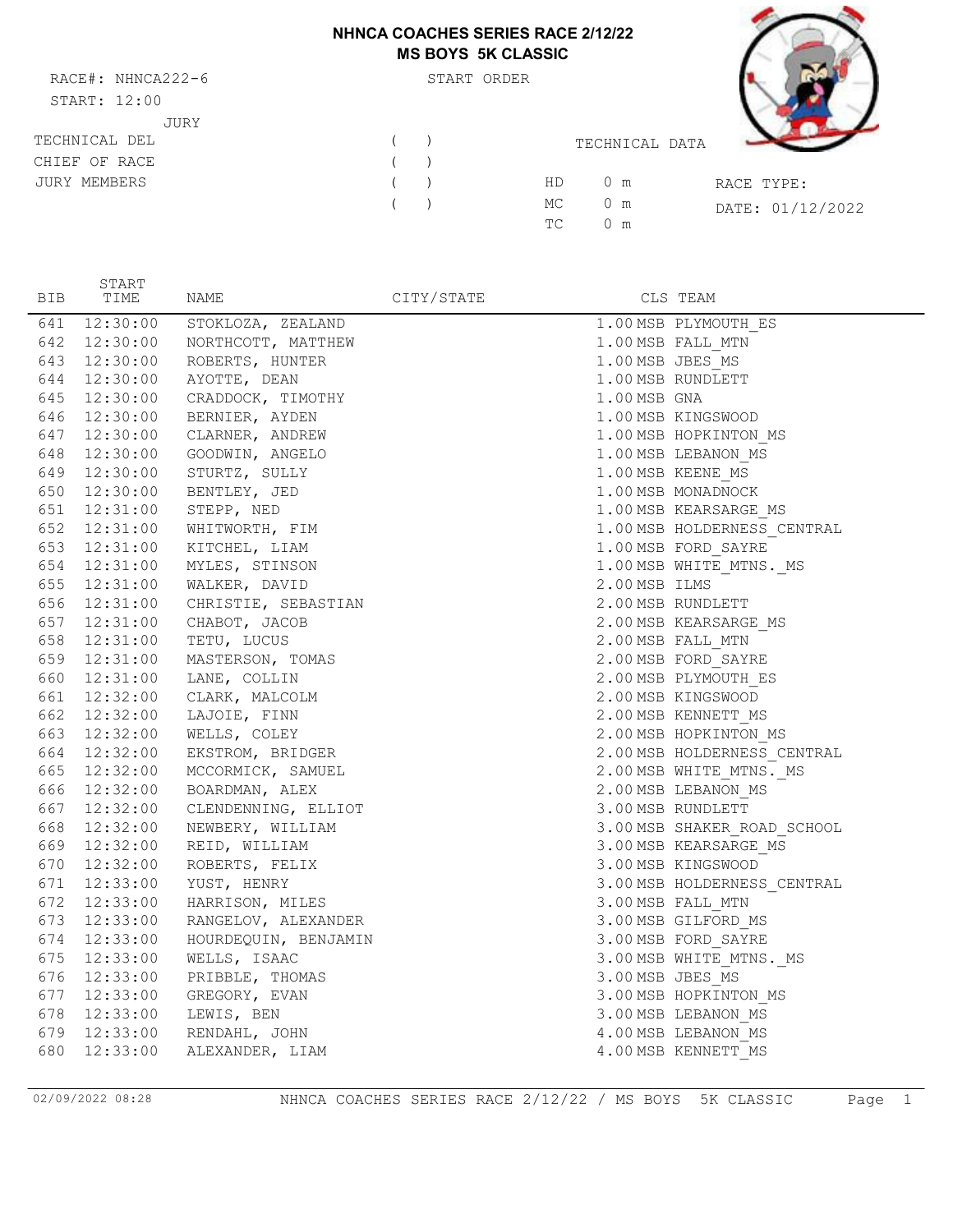| 681 12:34:00<br>SUTHERLAND, GEORGE<br>4.00 MSB HOLDERNESS CENTRAL<br>682 12:34:00 SIVRET, IAN<br>4.00 MSB FALL MTN<br>4.00 MSB FORD_SAYRE<br>683 12:34:00<br>MEHRA, SAFIR<br>684<br>12:34:00<br>4.00 MSB RUNDLETT<br>DRUZBA, HARPER<br>685 12:34:00<br>HERRING, SAMUEL<br>4.00 MSB LEBANON MS<br>686 12:34:00<br>4.00 MSB PLYMOUTH ES<br>SON, ISAAC<br>687 12:34:00<br>4.00 MSB KINGSWOOD<br>SANTANGELO, ERIK<br>688 12:34:00<br>DORR, CONNOR<br>4.00 MSB WHITE_MTNS._MS<br>HILL, XAVIER<br>689 12:34:00<br>4.00 MSB KEARSARGE_MS<br>690 12:34:00<br>4.00 MSB HOPKINTON_MS<br>MCCRILLIS, JACQUES<br>691 12:35:00<br>SMITH, JOSHUA<br>5.00 MSB WHITE_MTNS._MS<br>5.00 MSB LEBANON MS<br>692<br>12:35:00<br>RAMOS-GLEW, CALVIN<br>5.00 MSB FALL_MTN<br>693 12:35:00<br>GUILDERDALE, WILLIAM<br>694 12:35:00<br>5.00 MSB KINGSWOOD<br>MARCOULIER, ETHAN<br>695 12:35:00<br>JOSEPH, RODRIQUES<br>5.00 MSB MOULTONBOROUGH<br>696 12:35:00<br>ANDERSON, EVAN<br>5.00 MSB RUNDLETT<br>697 12:35:00<br>DERMODY, RYAN<br>5.00 MSB HOPKINTON MS<br>698 12:35:00<br>5.00 MSB KEARSARGE MS<br>FRENKIEWICH, KELBY<br>699 12:35:00<br>5.00 MSB PLYMOUTH ES<br>TAMULONIS, CHARLIE<br>700 12:35:00<br>5.00 MSB FORD SAYRE<br>DURHAM, WENDELL<br>5.00 MSB LEBANON MS<br>701 12:36:00<br>SMITH, ALISTER<br>6.00 MSB SHAKER ROAD SCHOOL<br>702 12:36:00<br>WOLFRAM, LUKE<br>6.00 MSB PLYMOUTH ES<br>703 12:36:00<br>HEIDENREICH, CONNOR<br>704 12:36:00<br>6.00 MSB HOPKINTON MS<br>BLAGRIFF, ED<br>705 12:36:00<br>6.00 MSB LEBANON MS<br>GARCIA, JOSH<br>706 12:36:00<br>6.00 MSB RUNDLETT<br>CORBETT, WILLIAM<br>707 12:36:00<br>TUCKER, WAKEFIELD<br>6.00 MSB MOULTONBOROUGH<br>708 12:36:00<br>CHRISTIE, KOEN<br>6.00 MSB LEBANON MS<br>709 12:36:00<br>7.00 MSB LEBANON MS<br>DELLA CRUZ, JOAQUIN<br>710 12:36:00<br>LAVERS, JAMES<br>7.00 MSB HOPKINTON MS<br>711 12:37:00<br>GOULET, GAVIN<br>7.00 MSB PLYMOUTH ES<br>712 12:37:00<br>7.00 MSB LEBANON MS<br>BERNSDEN, ANDREW<br>POLLARD, COLE<br>713 12:37:00<br>7.00 MSB RUNDLETT<br>714 12:37:00<br>BEN, LIPSON<br>7.00 MSB MOULTONBOROUGH<br>715<br>12:37:00<br>HERMANSON, OLLIE<br>7.00 MSB LEBANON MS<br>716<br>12:37:00<br>SOUTHARD, JOHN<br>8.00 MSB PLYMOUTH ES<br>POOLE, BENJAMIN<br>717<br>12:37:00<br>8.00 MSB RUNDLETT<br>HILL, JAMES<br>718<br>12:37:00<br>9.00 MSB PLYMOUTH ES<br>9.00 MSB RUNDLETT<br>719<br>12:37:00<br>TELUS, SEBASTIAN<br>720<br>12:37:00<br>TRUEBE, THEODORE<br>10.00 MSB DERRYFIELD<br>WYATT, NOAH<br>721<br>12:38:00<br>10.00 MSB RUNDLETT<br>722<br>12:38:00<br>KERWIN, THOMAS<br>10.00 MSB DERRYFIELD<br>PEACE, CALEN<br>723<br>12:38:00<br>11.00 MSB RUNDLETT<br>724<br>12:38:00<br>HARMON, ETHAN<br>12.00 MSB RUNDLETT<br>725<br>12:38:00<br>14.00 MSB RUNDLETT<br>LITTLEFIELD, CAYDEN<br>85 | BIB | START<br>TIME | NAME | CITY/STATE | CLS TEAM |
|-----------------------------------------------------------------------------------------------------------------------------------------------------------------------------------------------------------------------------------------------------------------------------------------------------------------------------------------------------------------------------------------------------------------------------------------------------------------------------------------------------------------------------------------------------------------------------------------------------------------------------------------------------------------------------------------------------------------------------------------------------------------------------------------------------------------------------------------------------------------------------------------------------------------------------------------------------------------------------------------------------------------------------------------------------------------------------------------------------------------------------------------------------------------------------------------------------------------------------------------------------------------------------------------------------------------------------------------------------------------------------------------------------------------------------------------------------------------------------------------------------------------------------------------------------------------------------------------------------------------------------------------------------------------------------------------------------------------------------------------------------------------------------------------------------------------------------------------------------------------------------------------------------------------------------------------------------------------------------------------------------------------------------------------------------------------------------------------------------------------------------------------------------------------------------------------------------------------------------------------------------------------------------------------------------------------------------------------------------------------------------------------------------------------------------------------------------------------------------------------------------------------------------------------------------------------------------------------------------------------------------------------------------------------------------------------------------------------------------------------------------------------------------|-----|---------------|------|------------|----------|
|                                                                                                                                                                                                                                                                                                                                                                                                                                                                                                                                                                                                                                                                                                                                                                                                                                                                                                                                                                                                                                                                                                                                                                                                                                                                                                                                                                                                                                                                                                                                                                                                                                                                                                                                                                                                                                                                                                                                                                                                                                                                                                                                                                                                                                                                                                                                                                                                                                                                                                                                                                                                                                                                                                                                                                             |     |               |      |            |          |
|                                                                                                                                                                                                                                                                                                                                                                                                                                                                                                                                                                                                                                                                                                                                                                                                                                                                                                                                                                                                                                                                                                                                                                                                                                                                                                                                                                                                                                                                                                                                                                                                                                                                                                                                                                                                                                                                                                                                                                                                                                                                                                                                                                                                                                                                                                                                                                                                                                                                                                                                                                                                                                                                                                                                                                             |     |               |      |            |          |
|                                                                                                                                                                                                                                                                                                                                                                                                                                                                                                                                                                                                                                                                                                                                                                                                                                                                                                                                                                                                                                                                                                                                                                                                                                                                                                                                                                                                                                                                                                                                                                                                                                                                                                                                                                                                                                                                                                                                                                                                                                                                                                                                                                                                                                                                                                                                                                                                                                                                                                                                                                                                                                                                                                                                                                             |     |               |      |            |          |
|                                                                                                                                                                                                                                                                                                                                                                                                                                                                                                                                                                                                                                                                                                                                                                                                                                                                                                                                                                                                                                                                                                                                                                                                                                                                                                                                                                                                                                                                                                                                                                                                                                                                                                                                                                                                                                                                                                                                                                                                                                                                                                                                                                                                                                                                                                                                                                                                                                                                                                                                                                                                                                                                                                                                                                             |     |               |      |            |          |
|                                                                                                                                                                                                                                                                                                                                                                                                                                                                                                                                                                                                                                                                                                                                                                                                                                                                                                                                                                                                                                                                                                                                                                                                                                                                                                                                                                                                                                                                                                                                                                                                                                                                                                                                                                                                                                                                                                                                                                                                                                                                                                                                                                                                                                                                                                                                                                                                                                                                                                                                                                                                                                                                                                                                                                             |     |               |      |            |          |
|                                                                                                                                                                                                                                                                                                                                                                                                                                                                                                                                                                                                                                                                                                                                                                                                                                                                                                                                                                                                                                                                                                                                                                                                                                                                                                                                                                                                                                                                                                                                                                                                                                                                                                                                                                                                                                                                                                                                                                                                                                                                                                                                                                                                                                                                                                                                                                                                                                                                                                                                                                                                                                                                                                                                                                             |     |               |      |            |          |
|                                                                                                                                                                                                                                                                                                                                                                                                                                                                                                                                                                                                                                                                                                                                                                                                                                                                                                                                                                                                                                                                                                                                                                                                                                                                                                                                                                                                                                                                                                                                                                                                                                                                                                                                                                                                                                                                                                                                                                                                                                                                                                                                                                                                                                                                                                                                                                                                                                                                                                                                                                                                                                                                                                                                                                             |     |               |      |            |          |
|                                                                                                                                                                                                                                                                                                                                                                                                                                                                                                                                                                                                                                                                                                                                                                                                                                                                                                                                                                                                                                                                                                                                                                                                                                                                                                                                                                                                                                                                                                                                                                                                                                                                                                                                                                                                                                                                                                                                                                                                                                                                                                                                                                                                                                                                                                                                                                                                                                                                                                                                                                                                                                                                                                                                                                             |     |               |      |            |          |
|                                                                                                                                                                                                                                                                                                                                                                                                                                                                                                                                                                                                                                                                                                                                                                                                                                                                                                                                                                                                                                                                                                                                                                                                                                                                                                                                                                                                                                                                                                                                                                                                                                                                                                                                                                                                                                                                                                                                                                                                                                                                                                                                                                                                                                                                                                                                                                                                                                                                                                                                                                                                                                                                                                                                                                             |     |               |      |            |          |
|                                                                                                                                                                                                                                                                                                                                                                                                                                                                                                                                                                                                                                                                                                                                                                                                                                                                                                                                                                                                                                                                                                                                                                                                                                                                                                                                                                                                                                                                                                                                                                                                                                                                                                                                                                                                                                                                                                                                                                                                                                                                                                                                                                                                                                                                                                                                                                                                                                                                                                                                                                                                                                                                                                                                                                             |     |               |      |            |          |
|                                                                                                                                                                                                                                                                                                                                                                                                                                                                                                                                                                                                                                                                                                                                                                                                                                                                                                                                                                                                                                                                                                                                                                                                                                                                                                                                                                                                                                                                                                                                                                                                                                                                                                                                                                                                                                                                                                                                                                                                                                                                                                                                                                                                                                                                                                                                                                                                                                                                                                                                                                                                                                                                                                                                                                             |     |               |      |            |          |
|                                                                                                                                                                                                                                                                                                                                                                                                                                                                                                                                                                                                                                                                                                                                                                                                                                                                                                                                                                                                                                                                                                                                                                                                                                                                                                                                                                                                                                                                                                                                                                                                                                                                                                                                                                                                                                                                                                                                                                                                                                                                                                                                                                                                                                                                                                                                                                                                                                                                                                                                                                                                                                                                                                                                                                             |     |               |      |            |          |
|                                                                                                                                                                                                                                                                                                                                                                                                                                                                                                                                                                                                                                                                                                                                                                                                                                                                                                                                                                                                                                                                                                                                                                                                                                                                                                                                                                                                                                                                                                                                                                                                                                                                                                                                                                                                                                                                                                                                                                                                                                                                                                                                                                                                                                                                                                                                                                                                                                                                                                                                                                                                                                                                                                                                                                             |     |               |      |            |          |
|                                                                                                                                                                                                                                                                                                                                                                                                                                                                                                                                                                                                                                                                                                                                                                                                                                                                                                                                                                                                                                                                                                                                                                                                                                                                                                                                                                                                                                                                                                                                                                                                                                                                                                                                                                                                                                                                                                                                                                                                                                                                                                                                                                                                                                                                                                                                                                                                                                                                                                                                                                                                                                                                                                                                                                             |     |               |      |            |          |
|                                                                                                                                                                                                                                                                                                                                                                                                                                                                                                                                                                                                                                                                                                                                                                                                                                                                                                                                                                                                                                                                                                                                                                                                                                                                                                                                                                                                                                                                                                                                                                                                                                                                                                                                                                                                                                                                                                                                                                                                                                                                                                                                                                                                                                                                                                                                                                                                                                                                                                                                                                                                                                                                                                                                                                             |     |               |      |            |          |
|                                                                                                                                                                                                                                                                                                                                                                                                                                                                                                                                                                                                                                                                                                                                                                                                                                                                                                                                                                                                                                                                                                                                                                                                                                                                                                                                                                                                                                                                                                                                                                                                                                                                                                                                                                                                                                                                                                                                                                                                                                                                                                                                                                                                                                                                                                                                                                                                                                                                                                                                                                                                                                                                                                                                                                             |     |               |      |            |          |
|                                                                                                                                                                                                                                                                                                                                                                                                                                                                                                                                                                                                                                                                                                                                                                                                                                                                                                                                                                                                                                                                                                                                                                                                                                                                                                                                                                                                                                                                                                                                                                                                                                                                                                                                                                                                                                                                                                                                                                                                                                                                                                                                                                                                                                                                                                                                                                                                                                                                                                                                                                                                                                                                                                                                                                             |     |               |      |            |          |
|                                                                                                                                                                                                                                                                                                                                                                                                                                                                                                                                                                                                                                                                                                                                                                                                                                                                                                                                                                                                                                                                                                                                                                                                                                                                                                                                                                                                                                                                                                                                                                                                                                                                                                                                                                                                                                                                                                                                                                                                                                                                                                                                                                                                                                                                                                                                                                                                                                                                                                                                                                                                                                                                                                                                                                             |     |               |      |            |          |
|                                                                                                                                                                                                                                                                                                                                                                                                                                                                                                                                                                                                                                                                                                                                                                                                                                                                                                                                                                                                                                                                                                                                                                                                                                                                                                                                                                                                                                                                                                                                                                                                                                                                                                                                                                                                                                                                                                                                                                                                                                                                                                                                                                                                                                                                                                                                                                                                                                                                                                                                                                                                                                                                                                                                                                             |     |               |      |            |          |
|                                                                                                                                                                                                                                                                                                                                                                                                                                                                                                                                                                                                                                                                                                                                                                                                                                                                                                                                                                                                                                                                                                                                                                                                                                                                                                                                                                                                                                                                                                                                                                                                                                                                                                                                                                                                                                                                                                                                                                                                                                                                                                                                                                                                                                                                                                                                                                                                                                                                                                                                                                                                                                                                                                                                                                             |     |               |      |            |          |
|                                                                                                                                                                                                                                                                                                                                                                                                                                                                                                                                                                                                                                                                                                                                                                                                                                                                                                                                                                                                                                                                                                                                                                                                                                                                                                                                                                                                                                                                                                                                                                                                                                                                                                                                                                                                                                                                                                                                                                                                                                                                                                                                                                                                                                                                                                                                                                                                                                                                                                                                                                                                                                                                                                                                                                             |     |               |      |            |          |
|                                                                                                                                                                                                                                                                                                                                                                                                                                                                                                                                                                                                                                                                                                                                                                                                                                                                                                                                                                                                                                                                                                                                                                                                                                                                                                                                                                                                                                                                                                                                                                                                                                                                                                                                                                                                                                                                                                                                                                                                                                                                                                                                                                                                                                                                                                                                                                                                                                                                                                                                                                                                                                                                                                                                                                             |     |               |      |            |          |
|                                                                                                                                                                                                                                                                                                                                                                                                                                                                                                                                                                                                                                                                                                                                                                                                                                                                                                                                                                                                                                                                                                                                                                                                                                                                                                                                                                                                                                                                                                                                                                                                                                                                                                                                                                                                                                                                                                                                                                                                                                                                                                                                                                                                                                                                                                                                                                                                                                                                                                                                                                                                                                                                                                                                                                             |     |               |      |            |          |
|                                                                                                                                                                                                                                                                                                                                                                                                                                                                                                                                                                                                                                                                                                                                                                                                                                                                                                                                                                                                                                                                                                                                                                                                                                                                                                                                                                                                                                                                                                                                                                                                                                                                                                                                                                                                                                                                                                                                                                                                                                                                                                                                                                                                                                                                                                                                                                                                                                                                                                                                                                                                                                                                                                                                                                             |     |               |      |            |          |
|                                                                                                                                                                                                                                                                                                                                                                                                                                                                                                                                                                                                                                                                                                                                                                                                                                                                                                                                                                                                                                                                                                                                                                                                                                                                                                                                                                                                                                                                                                                                                                                                                                                                                                                                                                                                                                                                                                                                                                                                                                                                                                                                                                                                                                                                                                                                                                                                                                                                                                                                                                                                                                                                                                                                                                             |     |               |      |            |          |
|                                                                                                                                                                                                                                                                                                                                                                                                                                                                                                                                                                                                                                                                                                                                                                                                                                                                                                                                                                                                                                                                                                                                                                                                                                                                                                                                                                                                                                                                                                                                                                                                                                                                                                                                                                                                                                                                                                                                                                                                                                                                                                                                                                                                                                                                                                                                                                                                                                                                                                                                                                                                                                                                                                                                                                             |     |               |      |            |          |
|                                                                                                                                                                                                                                                                                                                                                                                                                                                                                                                                                                                                                                                                                                                                                                                                                                                                                                                                                                                                                                                                                                                                                                                                                                                                                                                                                                                                                                                                                                                                                                                                                                                                                                                                                                                                                                                                                                                                                                                                                                                                                                                                                                                                                                                                                                                                                                                                                                                                                                                                                                                                                                                                                                                                                                             |     |               |      |            |          |
|                                                                                                                                                                                                                                                                                                                                                                                                                                                                                                                                                                                                                                                                                                                                                                                                                                                                                                                                                                                                                                                                                                                                                                                                                                                                                                                                                                                                                                                                                                                                                                                                                                                                                                                                                                                                                                                                                                                                                                                                                                                                                                                                                                                                                                                                                                                                                                                                                                                                                                                                                                                                                                                                                                                                                                             |     |               |      |            |          |
|                                                                                                                                                                                                                                                                                                                                                                                                                                                                                                                                                                                                                                                                                                                                                                                                                                                                                                                                                                                                                                                                                                                                                                                                                                                                                                                                                                                                                                                                                                                                                                                                                                                                                                                                                                                                                                                                                                                                                                                                                                                                                                                                                                                                                                                                                                                                                                                                                                                                                                                                                                                                                                                                                                                                                                             |     |               |      |            |          |
|                                                                                                                                                                                                                                                                                                                                                                                                                                                                                                                                                                                                                                                                                                                                                                                                                                                                                                                                                                                                                                                                                                                                                                                                                                                                                                                                                                                                                                                                                                                                                                                                                                                                                                                                                                                                                                                                                                                                                                                                                                                                                                                                                                                                                                                                                                                                                                                                                                                                                                                                                                                                                                                                                                                                                                             |     |               |      |            |          |
|                                                                                                                                                                                                                                                                                                                                                                                                                                                                                                                                                                                                                                                                                                                                                                                                                                                                                                                                                                                                                                                                                                                                                                                                                                                                                                                                                                                                                                                                                                                                                                                                                                                                                                                                                                                                                                                                                                                                                                                                                                                                                                                                                                                                                                                                                                                                                                                                                                                                                                                                                                                                                                                                                                                                                                             |     |               |      |            |          |
|                                                                                                                                                                                                                                                                                                                                                                                                                                                                                                                                                                                                                                                                                                                                                                                                                                                                                                                                                                                                                                                                                                                                                                                                                                                                                                                                                                                                                                                                                                                                                                                                                                                                                                                                                                                                                                                                                                                                                                                                                                                                                                                                                                                                                                                                                                                                                                                                                                                                                                                                                                                                                                                                                                                                                                             |     |               |      |            |          |
|                                                                                                                                                                                                                                                                                                                                                                                                                                                                                                                                                                                                                                                                                                                                                                                                                                                                                                                                                                                                                                                                                                                                                                                                                                                                                                                                                                                                                                                                                                                                                                                                                                                                                                                                                                                                                                                                                                                                                                                                                                                                                                                                                                                                                                                                                                                                                                                                                                                                                                                                                                                                                                                                                                                                                                             |     |               |      |            |          |
|                                                                                                                                                                                                                                                                                                                                                                                                                                                                                                                                                                                                                                                                                                                                                                                                                                                                                                                                                                                                                                                                                                                                                                                                                                                                                                                                                                                                                                                                                                                                                                                                                                                                                                                                                                                                                                                                                                                                                                                                                                                                                                                                                                                                                                                                                                                                                                                                                                                                                                                                                                                                                                                                                                                                                                             |     |               |      |            |          |
|                                                                                                                                                                                                                                                                                                                                                                                                                                                                                                                                                                                                                                                                                                                                                                                                                                                                                                                                                                                                                                                                                                                                                                                                                                                                                                                                                                                                                                                                                                                                                                                                                                                                                                                                                                                                                                                                                                                                                                                                                                                                                                                                                                                                                                                                                                                                                                                                                                                                                                                                                                                                                                                                                                                                                                             |     |               |      |            |          |
|                                                                                                                                                                                                                                                                                                                                                                                                                                                                                                                                                                                                                                                                                                                                                                                                                                                                                                                                                                                                                                                                                                                                                                                                                                                                                                                                                                                                                                                                                                                                                                                                                                                                                                                                                                                                                                                                                                                                                                                                                                                                                                                                                                                                                                                                                                                                                                                                                                                                                                                                                                                                                                                                                                                                                                             |     |               |      |            |          |
|                                                                                                                                                                                                                                                                                                                                                                                                                                                                                                                                                                                                                                                                                                                                                                                                                                                                                                                                                                                                                                                                                                                                                                                                                                                                                                                                                                                                                                                                                                                                                                                                                                                                                                                                                                                                                                                                                                                                                                                                                                                                                                                                                                                                                                                                                                                                                                                                                                                                                                                                                                                                                                                                                                                                                                             |     |               |      |            |          |
|                                                                                                                                                                                                                                                                                                                                                                                                                                                                                                                                                                                                                                                                                                                                                                                                                                                                                                                                                                                                                                                                                                                                                                                                                                                                                                                                                                                                                                                                                                                                                                                                                                                                                                                                                                                                                                                                                                                                                                                                                                                                                                                                                                                                                                                                                                                                                                                                                                                                                                                                                                                                                                                                                                                                                                             |     |               |      |            |          |
|                                                                                                                                                                                                                                                                                                                                                                                                                                                                                                                                                                                                                                                                                                                                                                                                                                                                                                                                                                                                                                                                                                                                                                                                                                                                                                                                                                                                                                                                                                                                                                                                                                                                                                                                                                                                                                                                                                                                                                                                                                                                                                                                                                                                                                                                                                                                                                                                                                                                                                                                                                                                                                                                                                                                                                             |     |               |      |            |          |
|                                                                                                                                                                                                                                                                                                                                                                                                                                                                                                                                                                                                                                                                                                                                                                                                                                                                                                                                                                                                                                                                                                                                                                                                                                                                                                                                                                                                                                                                                                                                                                                                                                                                                                                                                                                                                                                                                                                                                                                                                                                                                                                                                                                                                                                                                                                                                                                                                                                                                                                                                                                                                                                                                                                                                                             |     |               |      |            |          |
|                                                                                                                                                                                                                                                                                                                                                                                                                                                                                                                                                                                                                                                                                                                                                                                                                                                                                                                                                                                                                                                                                                                                                                                                                                                                                                                                                                                                                                                                                                                                                                                                                                                                                                                                                                                                                                                                                                                                                                                                                                                                                                                                                                                                                                                                                                                                                                                                                                                                                                                                                                                                                                                                                                                                                                             |     |               |      |            |          |
|                                                                                                                                                                                                                                                                                                                                                                                                                                                                                                                                                                                                                                                                                                                                                                                                                                                                                                                                                                                                                                                                                                                                                                                                                                                                                                                                                                                                                                                                                                                                                                                                                                                                                                                                                                                                                                                                                                                                                                                                                                                                                                                                                                                                                                                                                                                                                                                                                                                                                                                                                                                                                                                                                                                                                                             |     |               |      |            |          |
|                                                                                                                                                                                                                                                                                                                                                                                                                                                                                                                                                                                                                                                                                                                                                                                                                                                                                                                                                                                                                                                                                                                                                                                                                                                                                                                                                                                                                                                                                                                                                                                                                                                                                                                                                                                                                                                                                                                                                                                                                                                                                                                                                                                                                                                                                                                                                                                                                                                                                                                                                                                                                                                                                                                                                                             |     |               |      |            |          |
|                                                                                                                                                                                                                                                                                                                                                                                                                                                                                                                                                                                                                                                                                                                                                                                                                                                                                                                                                                                                                                                                                                                                                                                                                                                                                                                                                                                                                                                                                                                                                                                                                                                                                                                                                                                                                                                                                                                                                                                                                                                                                                                                                                                                                                                                                                                                                                                                                                                                                                                                                                                                                                                                                                                                                                             |     |               |      |            |          |
|                                                                                                                                                                                                                                                                                                                                                                                                                                                                                                                                                                                                                                                                                                                                                                                                                                                                                                                                                                                                                                                                                                                                                                                                                                                                                                                                                                                                                                                                                                                                                                                                                                                                                                                                                                                                                                                                                                                                                                                                                                                                                                                                                                                                                                                                                                                                                                                                                                                                                                                                                                                                                                                                                                                                                                             |     |               |      |            |          |
|                                                                                                                                                                                                                                                                                                                                                                                                                                                                                                                                                                                                                                                                                                                                                                                                                                                                                                                                                                                                                                                                                                                                                                                                                                                                                                                                                                                                                                                                                                                                                                                                                                                                                                                                                                                                                                                                                                                                                                                                                                                                                                                                                                                                                                                                                                                                                                                                                                                                                                                                                                                                                                                                                                                                                                             |     |               |      |            |          |
|                                                                                                                                                                                                                                                                                                                                                                                                                                                                                                                                                                                                                                                                                                                                                                                                                                                                                                                                                                                                                                                                                                                                                                                                                                                                                                                                                                                                                                                                                                                                                                                                                                                                                                                                                                                                                                                                                                                                                                                                                                                                                                                                                                                                                                                                                                                                                                                                                                                                                                                                                                                                                                                                                                                                                                             |     |               |      |            |          |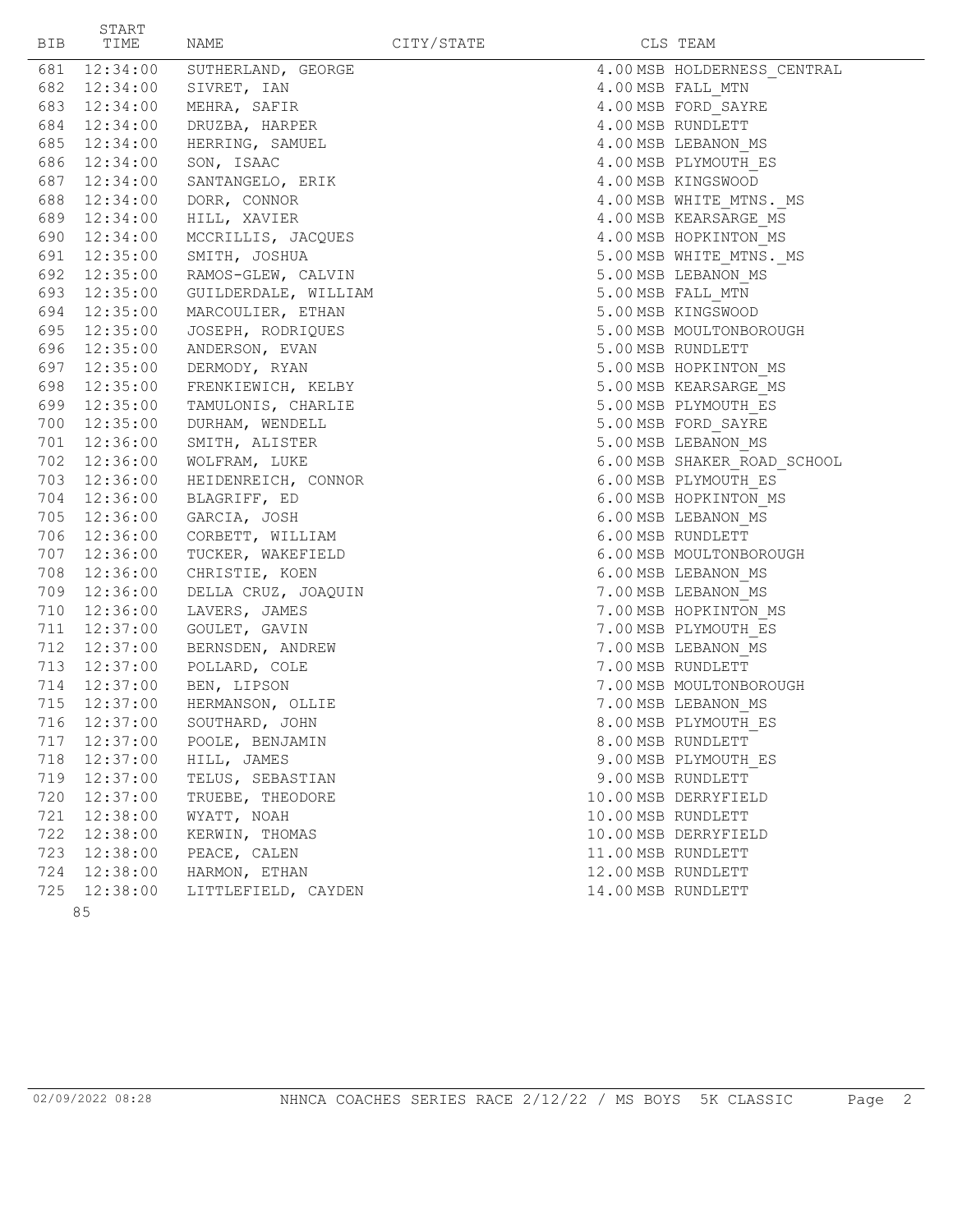## **NHNCA COACHES SERIES RACE 2/12/22 B GIRLS 5K CLASSIC**

RACE#: NHNCA222-3 START ORDER START: 13:45 JURY

START



| <u>UIIIII. IJ.IJ</u> |  |     |                |                  |
|----------------------|--|-----|----------------|------------------|
| JURY                 |  |     |                |                  |
| TECHNICAL DEL        |  |     | TECHNICAL DATA |                  |
| CHIEF OF RACE        |  |     |                |                  |
| JURY MEMBERS         |  | HD. | $0 \text{ m}$  | RACE TYPE:       |
|                      |  | MC  | $0 \text{ m}$  | DATE: 01/12/2022 |
|                      |  | TC. | 0 m            |                  |
|                      |  |     |                |                  |

| <b>BIB</b> | TIME         | NAME                             | CITY/STATE |                    | CLS TEAM                |
|------------|--------------|----------------------------------|------------|--------------------|-------------------------|
| 371        | 13:15:00     | TERRY, LILY                      |            | 11.00 HGB HANOVER  |                         |
|            |              | 372 13:15:00 UDELSON, CLARA      |            | 11.00 HGB BOW      |                         |
|            |              | 373 13:15:00 BOYER, ANNA         |            | 11.00 HGB PLYMOUTH |                         |
|            |              | 374 13:15:00 HATEM, TAYLOR       |            | 11.00 HGB BEDFORD  |                         |
| 375        |              | 13:15:00 ROSALIE, CURRY          |            | 11.00 HGB CONCORD  |                         |
| 376        |              | 13:15:00 GALLAGHER, ABIGAIL      |            | 11.00 HGB LEBANON  |                         |
|            |              | 377 13:15:00 MORAN, LAELA        |            |                    | 11.00 HGB KEARSARGE     |
| 378        |              | 13:15:00 HOPPER, EVELYN          |            |                    | 11.00 HGB HOPKINTON     |
|            | 379 13:15:00 | MACKENZIE, BRAEDEN               |            | 11.00 HGB PROCTOR  |                         |
|            |              | 380 13:15:00 RUMMLER, SOPHIE     |            |                    | 11.00 HGB WINNACUNNET   |
| 381        |              | 13:16:00 POWDERMAKER, LUCY       |            | 12.00 HGB PROCTOR  |                         |
|            |              | 382 13:16:00 JACOBS, BAYLEE      |            |                    | 12.00 HGB WINNACUNNET   |
|            |              | 383 13:16:00 WALTZ, HANNAH       |            | 12.00 HGB BOW      |                         |
|            |              | 384 13:16:00 SANDOR, SYDNEY      |            | 12.00 HGB HANOVER  |                         |
|            |              | 385 13:16:00 MCCLOSKEY, MADDIE   |            |                    | 12.00 HGB MAN. MEMORIAL |
|            |              | 386 13:16:00 BLIGHT, MAYA        |            |                    | 12.00 HGB MAN. MEMORIAL |
|            |              | 387 13:16:00 CALDWELL, ANNA      |            | 12.00 HGB BEDFORD  |                         |
|            |              | 388 13:16:00 MOLLY, ANDERSON     |            | 12.00 HGB CONCORD  |                         |
|            |              | 389 13:16:00 MAINE, KELSEY       |            |                    | 12.00 HGB PLYMOUTH      |
|            |              | 390 13:16:00 PHILLIPS, LAURA     |            | 12.00 HGB CONVAL   |                         |
|            |              | 391 13:17:00 VALLE, AVA          |            |                    | 12.00 HGB KEARSARGE     |
|            |              | 392 13:17:00 BEHNER, LOUISA      |            |                    | 12.00 HGB HOPKINTON     |
|            |              | 393 13:17:00 ACKERMAN, AVA       |            | 12.00 HGB LEBANON  |                         |
|            |              | 394 13:17:00 COLE, CADEN         |            |                    | 13.00 HGB DERRYFIELD    |
|            |              | 395 13:17:00 ROBBLEE, BEA        |            | 13.00 HGB PROCTOR  |                         |
|            |              | 396 13:17:00 WHITCOMB, VICTORIA  |            |                    | 13.00 HGB WHITE MTNS.   |
|            |              | 397 13:17:00 STONE, ABIGAIL      |            |                    | 13.00 HGB HOPKINTON     |
| 398        |              | $13:17:00$ OBRIEN, GRACE         |            | 13.00 HGB CONVAL   |                         |
|            |              | 399 13:17:00 HEALEY, ANA         |            | 0.00 HGB HANOVER   |                         |
|            |              | 400 13:17:00 AVA, CONLON         |            | 13.00 HGB CONCORD  |                         |
|            |              | 401 13:18:00 WIMER, ELLIE        |            |                    | 13.00 HGB KEARSARGE     |
| 402        |              | 13:18:00 HODGE, MEGHAN           |            |                    | 13.00 HGB INTERLAKES    |
| 403        |              | 13:18:00 MELLO, CHARLOTTE        |            | 13.00 HGB BEDFORD  |                         |
|            | 404 13:18:00 | LAWS, MAKAYLIE                   |            | 13.00 HGB BOW      |                         |
| 405        | 13:18:00     | VALENTI, SYDNEY                  |            | 13.00 HGB PLYMOUTH |                         |
|            |              | 406 13:18:00 ANDRUSKEVICH, KEIRA |            |                    | 13.00 HGB WINNACUNNET   |
|            |              | 407 13:18:00 ZAGAROLA, SYDNEY    |            | 13.00 HGB LEBANON  |                         |
| 408        |              | 13:18:00 DAMI, ADRIANNA          |            |                    | 14.00 HGB WHITE MTNS.   |
|            |              | 409 13:18:00 PAYNE, NATALIE      |            | 14.00 HGB PLYMOUTH |                         |
| 410        | 13:18:00     | SPALDING, GISELLE                |            |                    | 14.00 HGB HOPKINTON     |

02/09/2022 09:22 NHNCA COACHES SERIES RACE 2/12/22 / B GIRLS 5K CLASSIC Page 1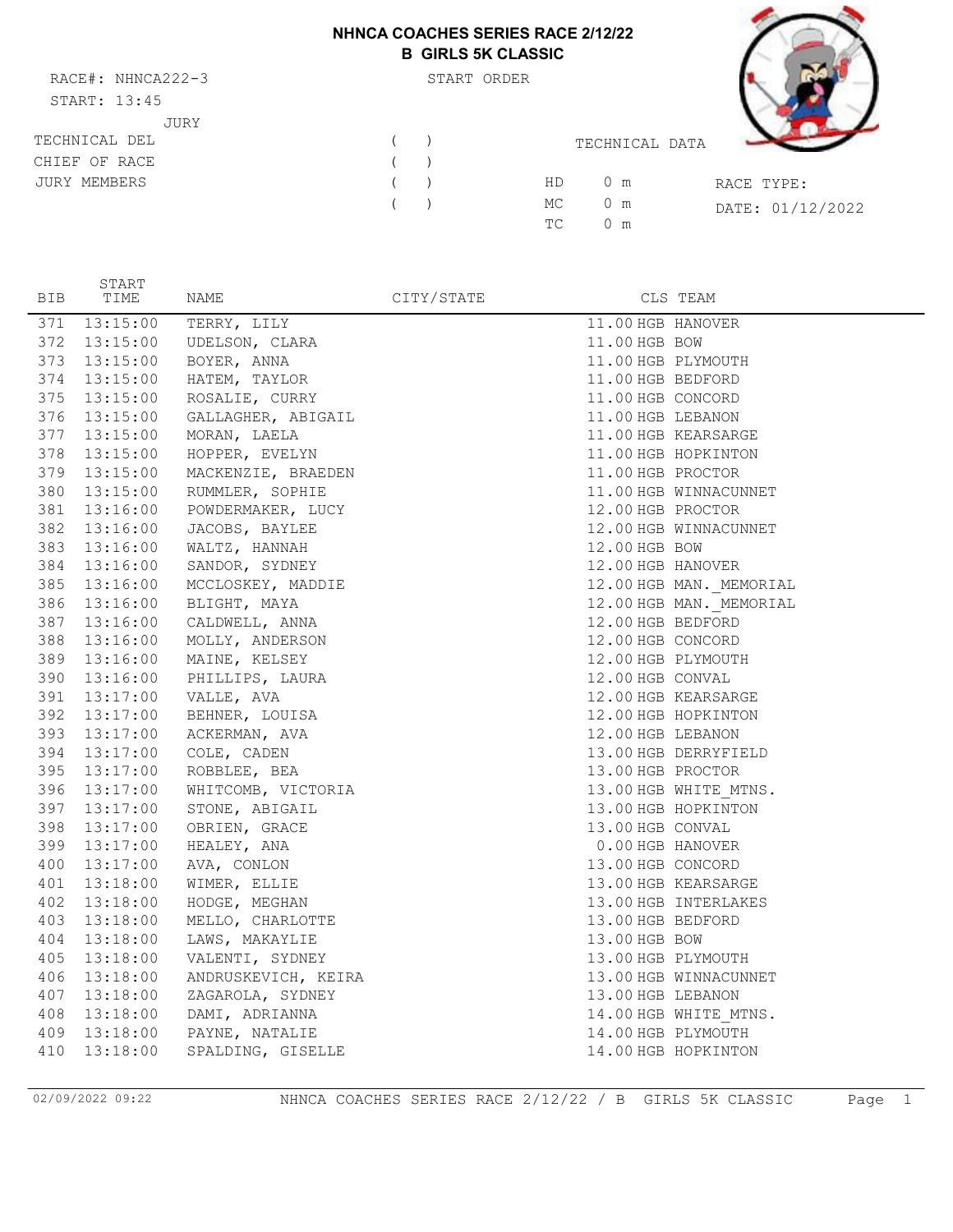| BIB | START<br>TIME | NAME                   | CITY/STATE |                   | CLS TEAM              |
|-----|---------------|------------------------|------------|-------------------|-----------------------|
| 411 | 13:19:00      | CASSIE, PFITZENMAYER   |            |                   | 14.00 HGB CONCORD     |
| 412 | 13:19:00      | MCKEEN, ASHE           |            | 14.00 HGB BOW     |                       |
| 413 | 13:19:00      | WYKES, RYA             |            |                   | 14.00 HGB LEBANON     |
|     | 414 13:19:00  | BUTTERFIELD, LEE       |            |                   | 14.00 HGB PROCTOR     |
|     | 415 13:19:00  | KEENAN, GRACE          |            |                   | 14.00 HGB DERRYFIELD  |
|     | 416 13:19:00  | LI, JULINA             |            | 14.00 HGB BEDFORD |                       |
|     | 417 13:19:00  | FELCH, KAYLEE          |            | 15.00 HGB LEBANON |                       |
| 418 | 13:19:00      | VERMEERSCH, NINA       |            |                   | 15.00 HGB PLYMOUTH    |
|     | 419 13:19:00  | GERSON, ERICA          |            |                   | 15.00 HGB DERRYFIELD  |
|     | 420 13:19:00  | DUBE, KATRYNA          |            |                   | 15.00 HGB WHITE MTNS. |
|     | 421 13:20:00  | TAGUPA, FREDDIE        |            |                   | 15.00 HGB HANOVER     |
|     | 422 13:20:00  | SIDERIS, SOPHIA        |            |                   | 15.00 HGB BEDFORD     |
|     | 423 13:20:00  | WAINWRIGHT, NATALIE    |            |                   | 16.00 HGB HANOVER     |
|     | 424 13:20:00  | REINE, ALICIA          |            |                   | 16.00 HGB BEDFORD     |
| 425 | 13:20:00      | ROSE, LILAH            |            |                   | 16.00 HGB PLYMOUTH    |
|     | 426 13:20:00  | COLE, ALI              |            |                   | 16.00 HGB DERRYFIELD  |
|     | 427 13:20:00  | MUNROE, GWYNETH        |            | 17.00 HGB HANOVER |                       |
| 428 | 13:20:00      | DROWN, LOGAN           |            |                   | 17.00 HGB BEDFORD     |
|     | 429 13:20:00  | MELKONIAN, EMILY       |            | 17.00 HGB LEBANON |                       |
|     | 430 13:20:00  | CASS, LAUREN           |            |                   | 17.00 HGB PLYMOUTH    |
|     | 431 13:21:00  | BENNETT, ASHLEY        |            |                   | 18.00 HGB PLYMOUTH    |
|     | 432 13:21:00  | WAGNER, AYLA           |            |                   | 18.00 HGB HANOVER     |
|     | 433 13:21:00  | COSENTINO, SOFIA       |            |                   | 18.00 HGB HANOVER     |
|     | 434 13:21:00  | REED, AVA              |            | 18.00 HGB LEBANON |                       |
|     | 435 13:21:00  | HANSEN, ELISABETH      |            |                   | 18.00 HGB BEDFORD     |
|     | 436 13:21:00  | BROOKER, AMANDA        |            | 19.00 HGB LEBANON |                       |
|     | 437 13:21:00  | CHAMBERLAIN, ZOE       |            |                   | 19.00 HGB HANOVER     |
| 438 | 13:21:00      | FORRESTER, MACKENZIE   |            |                   | 19.00 HGB BEDFORD     |
| 439 | 13:21:00      | MILLER, JULIA          |            |                   | 19.00 HGB PLYMOUTH    |
| 440 | 13:21:00      | WAINWRIGHT, SOPHIA     |            |                   | 20.00 HGB HANOVER     |
| 441 | 13:22:00      | CRISOLOGO, ALEXIA      |            |                   | 20.00 HGB BEDFORD     |
| 442 | 13:22:00      | FALCONE, NORA          |            | 20.00 HGB LEBANON |                       |
|     | 443 13:22:00  | HUCKINS, MCKENZIE      |            |                   | 20.00 HGB PLYMOUTH    |
|     | 444 13:22:00  | ZIMMERMAN, PAIGE       |            |                   | 21.00 HGB BEDFORD     |
| 445 | 13:22:00      | AHLGREN, HEIDI         |            | 21.00 HGB LEBANON |                       |
|     |               | 446 13:22:00 LEE, AVYN |            | 21.00 HGB HANOVER |                       |
| 447 | 13:22:00      | O'NIEL, KELSEIGH       |            | 22.00 HGB BEDFORD |                       |
| 448 | 13:22:00      | SPIRO, SKYLAR          |            | 22.00 HGB HANOVER |                       |
| 449 | 13:22:00      | RUSSELL, JOSIE         |            | 23.00 HGB BEDFORD |                       |
| 450 | 13:22:00      | DUFFY, HANNAH          |            | 24.00 HGB BEDFORD |                       |
| 451 | 13:23:00      | THANDAPANI, APARNA     |            | 25.00 HGB BEDFORD |                       |
| 452 | 13:23:00      | SHETTY, SAANVI         |            | 26.00 HGB BEDFORD |                       |
| 453 | 13:23:00      | PALMATEER, KATIE       |            |                   | 0.00 HGB BISHOP BRADY |
|     | 454 13:23:00  | SAHR, AVERY            |            |                   | 0.00 HGB BISHOP BRADY |
|     | 9999 13:23:00 | GOODNEY, ELLA          |            |                   | 13.00 HGB HANOVER     |
|     | 85            |                        |            |                   |                       |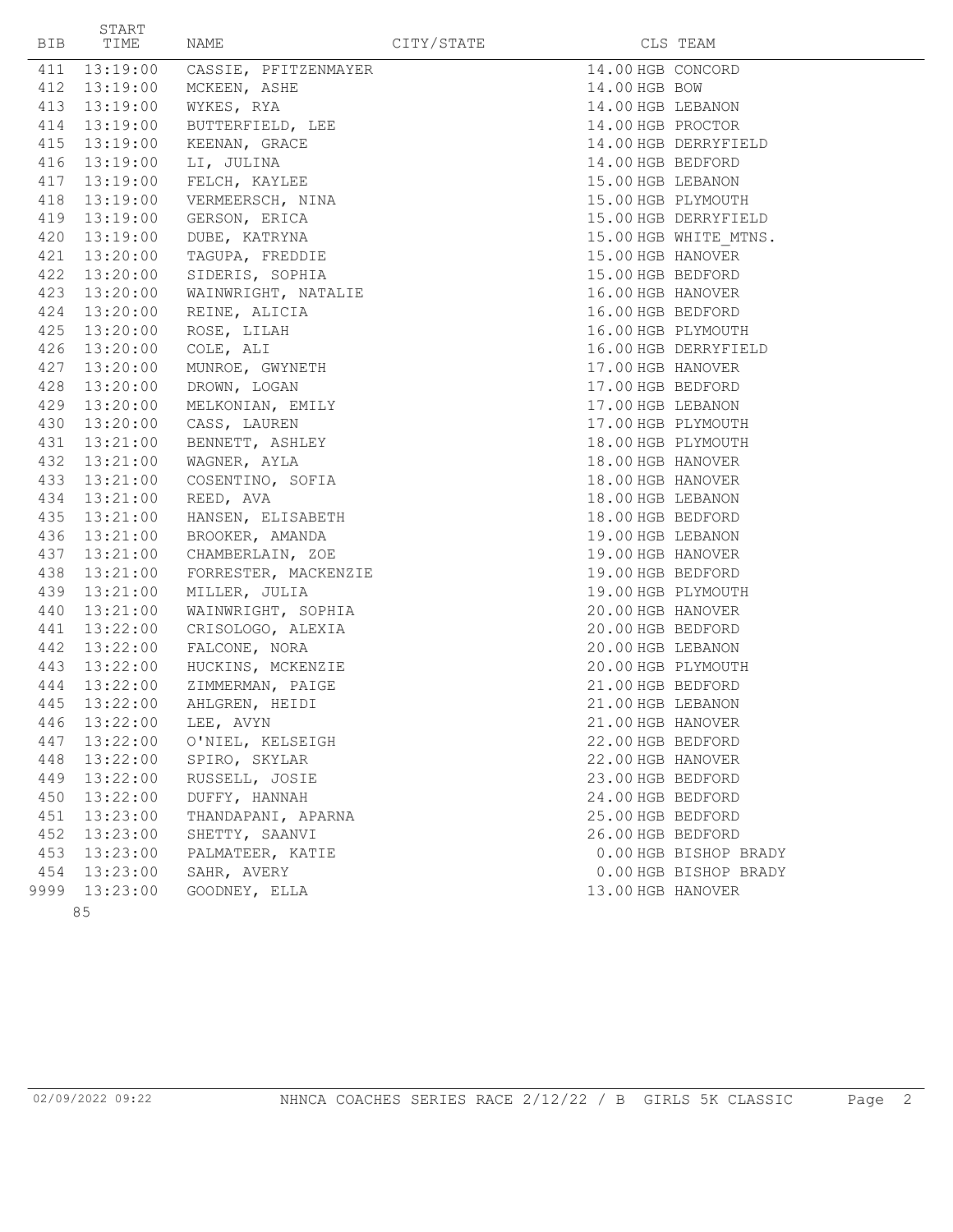# **NHNCA COACHES SERIES RACE 2/12/22 B BOYS 5K CLASSIC**

RACE#: NHNCA222-4 START ORDER  $START: 13:00$ JURY

START



| OIARI. IJ.UU  |   |   |                                         |  |
|---------------|---|---|-----------------------------------------|--|
| JURY          |   |   |                                         |  |
| TECHNICAL DEL |   | ( | TECHNICAL DATA                          |  |
| CHIEF OF RACE |   | ( |                                         |  |
| JURY MEMBERS  | ( |   | HD.<br>$0 \text{ m}$<br>RACE TYPE:      |  |
|               | ( |   | МC<br>$0 \text{ m}$<br>DATE: 01/12/2022 |  |
|               |   |   | TC.<br>$0 \text{ m}$                    |  |
|               |   |   |                                         |  |

| <b>BIB</b> | TIME     | NAME                            | CITY/STATE |                    | CLS TEAM               |
|------------|----------|---------------------------------|------------|--------------------|------------------------|
| 461        |          | 14:00:00 ANDERSON, BENJAMIN     |            |                    | 11.00 HBB KEARSARGE    |
| 462        |          | 14:00:00 KATZ, BENJAMIN         |            | 11.00 HBB LEBANON  |                        |
| 463        |          | 14:00:00 MARTIN-BIGGS, ANDREW   |            |                    | 11.00 HBB WINNACUNNET  |
| 464        |          | 14:00:00 PATCH, BRAYDON         |            | 11.00 HBB FALL MTN |                        |
| 465        |          | 14:00:00 CIMINESI, AIDEN        |            | 11.00 HBB BOW      |                        |
| 466        |          | 14:00:00 ESHBAUGH, ETHAN        |            | 11.00 HBB LEBANON  |                        |
| 467        |          | 14:00:00 KENNELLY, CARLOS       |            | 11.00 HBB LEBANON  |                        |
| 468        |          | 14:00:00 SCHELB, JOSEPH         |            | 11.00 HBB GILFORD  |                        |
| 469        |          | 14:00:00 VALENTINO, ALEXANDER   |            | 11.00 HBB HANOVER  |                        |
| 470        |          | 14:00:00 LAMB, ETHAN            |            |                    | 11.00 HBB KEARSARGE    |
| 471        |          | 14:01:00 GLEW, MASON            |            | 11.00 HBB PLYMOUTH |                        |
| 472        |          | 14:01:00 KOZOIL, JASON          |            | 11.00 HBB PROCTOR  |                        |
| 473        |          | 14:01:00 MARX, AIDAN            |            | 11.00 HBB BEDFORD  |                        |
| 474        |          | 14:01:00 CLOUGH, BENJAMIN       |            |                    | 12.00 HBB KEARSARGE    |
| 475        |          | 14:01:00 SERINO, ANTHONY        |            | 12.00 HBB BEDFORD  |                        |
| 476        |          | 14:01:00 ALDRICH, FRANCIS       |            | 12.00 HBB FALL MTN |                        |
| 477        |          | 14:01:00 RAVENCRAFT, ALDEN      |            |                    | 12.00 HBB WINNACUNNET  |
| 478        |          | $14:01:00$ TRUEBE, BEN          |            |                    | 12.00 HBB DERRYFIELD   |
| 479        |          | $14:01:00$ LOVE, GORDON         |            | 12.00 HBB PLYMOUTH |                        |
| 480        |          | 14:01:00 URNEZIS, GRIFFIN       |            | 12.00 HBB LEBANON  |                        |
| 481        |          | $14:02:00$ POPE, KERMIT         |            | 12.00 HBB CONVAL   |                        |
| 482        |          | 14:02:00 ERICSON, FINN          |            | 12.00 HBB LEBANON  |                        |
|            |          | 483 14:02:00 GANDINI, KYLE      |            | 12.00 HBB GILFORD  |                        |
|            |          | 484 14:02:00 KANDAKAI, DUKETERY |            |                    | 12.00 HBB MAN. CENTRAL |
| 485        |          | 14:02:00 FARIS, RYAN            |            | 12.00 HBB HANOVER  |                        |
| 486        |          | 14:02:00 ANDERSON, AYDEN        |            |                    | 12.00 HBB INTERLAKES   |
| 487        |          | 14:02:00 SIAS, REID             |            | 12.00 HBB PROCTOR  |                        |
| 488        |          | 14:02:00 BETTERLEY, ALDEN       |            | 12.00 HBB BOW      |                        |
|            |          | 489 14:02:00 AHMED, YAYA        |            |                    | 12.00 HBB MAN. CENTRAL |
|            |          | 490 14:02:00 AMES, TANNER       |            | 12.00 HBB LEBANON  |                        |
|            |          | 491 14:03:00 RODRIGUES, JUAN    |            |                    | 12.00 HBB MAN. CENTRAL |
| 492        |          | 14:03:00 ROUSSEAU, SAMUEL       |            | 13.00 HBB CONVAL   |                        |
| 493        |          | 14:03:00 GRAF VON MERVELDT, T   |            |                    | 13.00 HBB WHITE MTNS.  |
| 494        | 14:03:00 | GREEN, DUNCAN                   |            | 13.00 HBB LEBANON  |                        |
| 495        | 14:03:00 | WELCH, OWEN                     |            | 0.00 HBB HANOVER   |                        |
| 496        |          | 14:03:00 HOLDERMAN, GRANT       |            |                    | 13.00 HBB KEARSARGE    |
| 497        |          | 14:03:00 WARZOCHA, CALEB        |            | 13.00 HBB PROCTOR  |                        |
| 498        |          | 14:03:00 ROY, ANDREW            |            |                    | 13.00 HBB WINNACUNNET  |
| 499        |          | 14:03:00 WRIGHT, DYLAN          |            | 13.00 HBB GILFORD  |                        |
| 500        | 14:03:00 | DELA-CRUZ, DIEGO                |            | 13.00 HBB LEBANON  |                        |

02/09/2022 09:30 NHNCA COACHES SERIES RACE 2/12/22 / B BOYS 5K CLASSIC Page 1